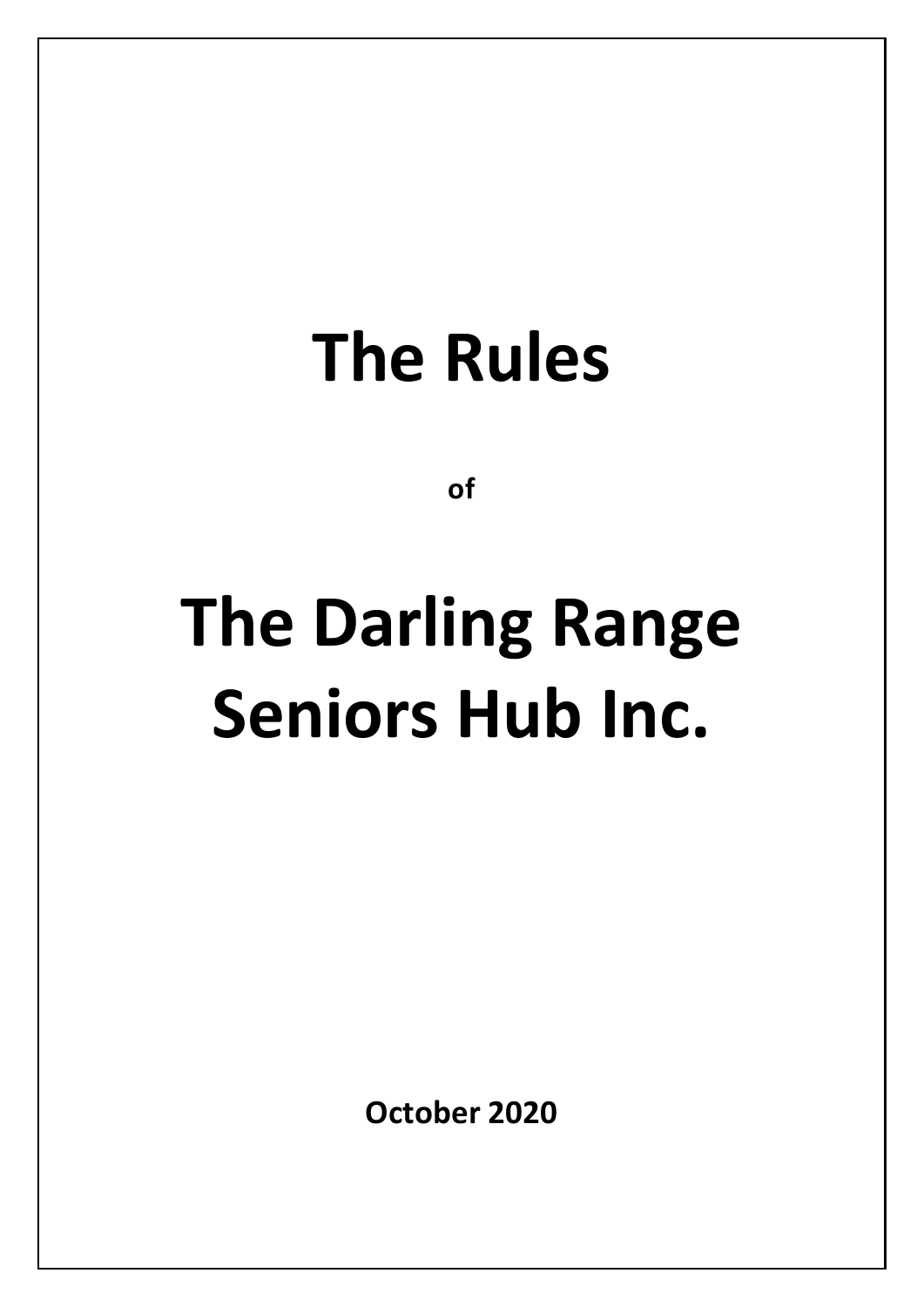### **Table of Contents**

| 1.  | Name                                           | 3  |
|-----|------------------------------------------------|----|
| 2.  | Objects                                        | 3  |
| 3.  | Not for Profit                                 | 3  |
| 4.  | <b>Definitions</b>                             | 3  |
| 5.  | Membership                                     | 4  |
| 6.  | Application to Become a Member                 | 5  |
| 7.  | Member's Rights                                | 6  |
| 8.  | Subscriptions                                  | 7  |
| 9.  | <b>Liability for Subscription</b>              | 7  |
| 10. | General Meetings - Annual General Meeting      | 7  |
| 11. | General Meetings - Special General Meeting     | 8  |
| 12. | <b>General Provisions for General Meetings</b> | 9  |
| 13. | <b>General Provision</b>                       | 10 |
| 14. | <b>Election of Office Bearers</b>              | 10 |
| 15. | The Committee and Conditions                   | 11 |
| 16. | Ceasing to be a member of the Committee        | 13 |
| 17. | Powers of the Committee                        | 13 |
| 18. | Role and Responsibilities of Committee Members | 15 |
| 19. | President                                      | 16 |
| 20. | Secretary                                      | 17 |
| 21. | <b>Treasurer</b>                               | 17 |
| 22. | <b>Sub-Committees</b>                          | 18 |
| 23. | <b>Auditors</b>                                | 18 |
| 24. | Alteration and Repeal of Rules                 | 18 |
| 25. | Suspension or Expulsion of Members             | 19 |
| 26. | <b>Resolving Disputes</b>                      | 20 |
| 27. | <b>Common Seal</b>                             | 22 |
| 28. | Dissolution of the Darling Range Seniors Hub   | 22 |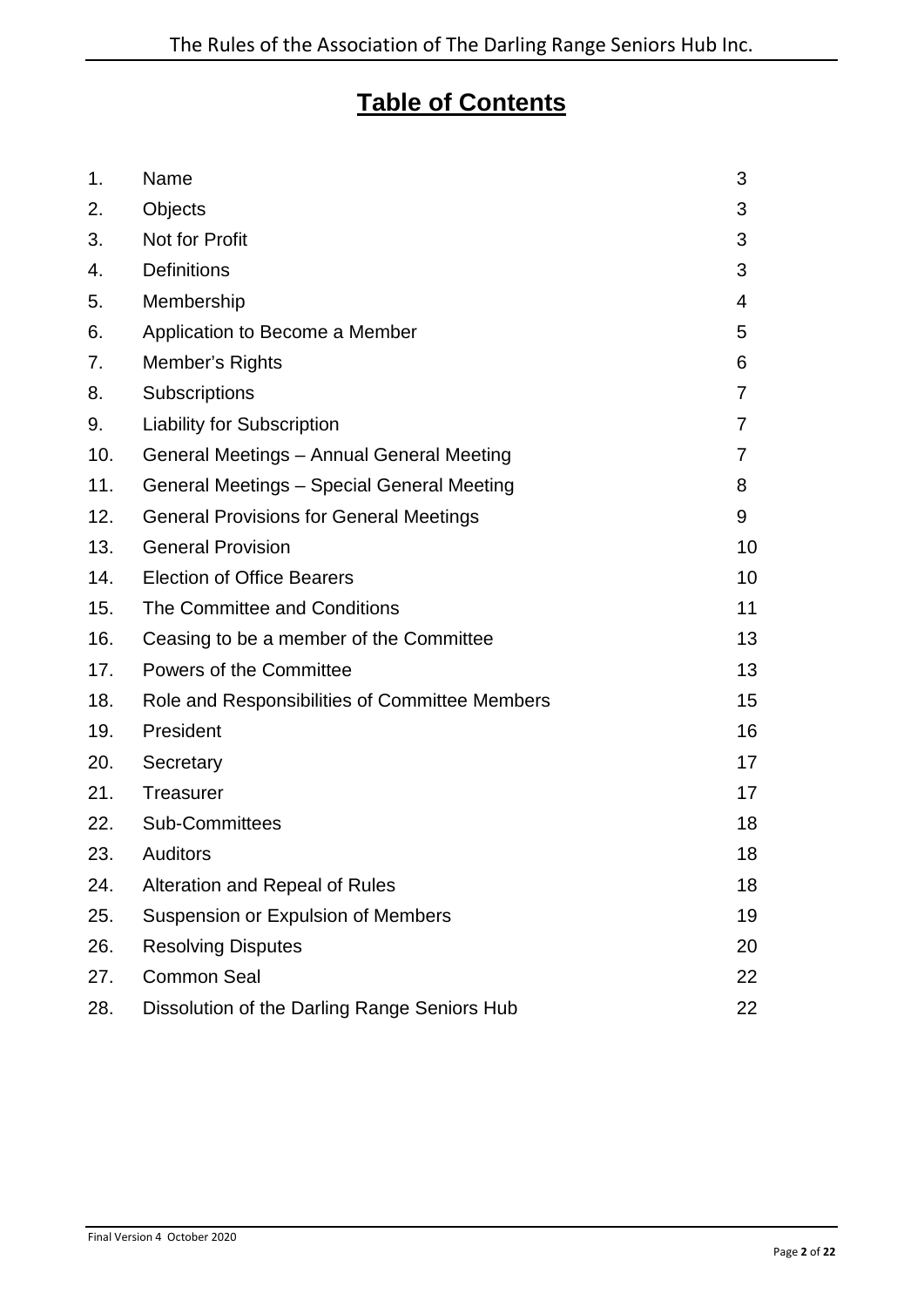#### <span id="page-2-0"></span>**1. Name**

(a) The name of the incorporated association shall be The Darling Range Seniors Hub Inc.

#### <span id="page-2-1"></span>**2. Objects**

#### **The Principal objects are to:**

- (a) Establish, maintain and conduct a sustainable member-developed and member-driven association;
- (b) Enable aging members to safely and successfully enjoy life in their own homes at an affordable cost;
- (c) Provide and maintain premises for the business of the association;
- (d) Provide a contact point in the community as a means of breaking down barriers and isolation; and
- (e) Establish resource*s* relevant to the needs of its members.

#### <span id="page-2-2"></span>**3. Not for Profit**

(a) The property and income of The Darling Range Seniors Hub shall be applied solely towards the promotion of the objects of The Darling Range Seniors Hub and no part of that property or income may be paid or otherwise distributed, directly or indirectly, to members, except in good faith in the promotion of those objects.

#### <span id="page-2-3"></span>**4. Definitions**

- (a) In reading these Rules, unless the context or such otherwise indicates or requires:
	- (i) "Books of the Association" means: Register of Members; the Record of Office Holders; and The Rules of The Darling Range Seniors Hub; Financial Records; and any other record of information.
	- (ii) "By-Laws" means the guidelines and policies made and adopted by The Darling Range Seniors Hub in accordance with Section 17b(xiii).
	- (iii) "Commissioner" means: the person for the time being designated as the Commissioner under section 153 of the Associations Incorporation Act 2015.
	- (iv) "Committee" means the Management Committee of The Darling Range Seniors Hub, duly elected for the time being in accordance with these Rules.
	- (v) "Financial records" Includes: invoices, receipts, orders for the payment of money, bills of exchange, cheques, promissory notes and vouchers; documents of prime entry; working papers and other documents needed to explain the methods by which financial statements are prepared; and adjustments to be made in preparing financial statements;
	- (vi) "Financial report" has the meaning given in Part 5 of The Act;
	- (vii) "Financial statements" means the financial statements in relation to The Darling Range Seniors Hub required under Part 5 of The Act;
	- (viii) "Financial year" means from the first of July each year, until the following  $30<sup>th</sup>$  of June.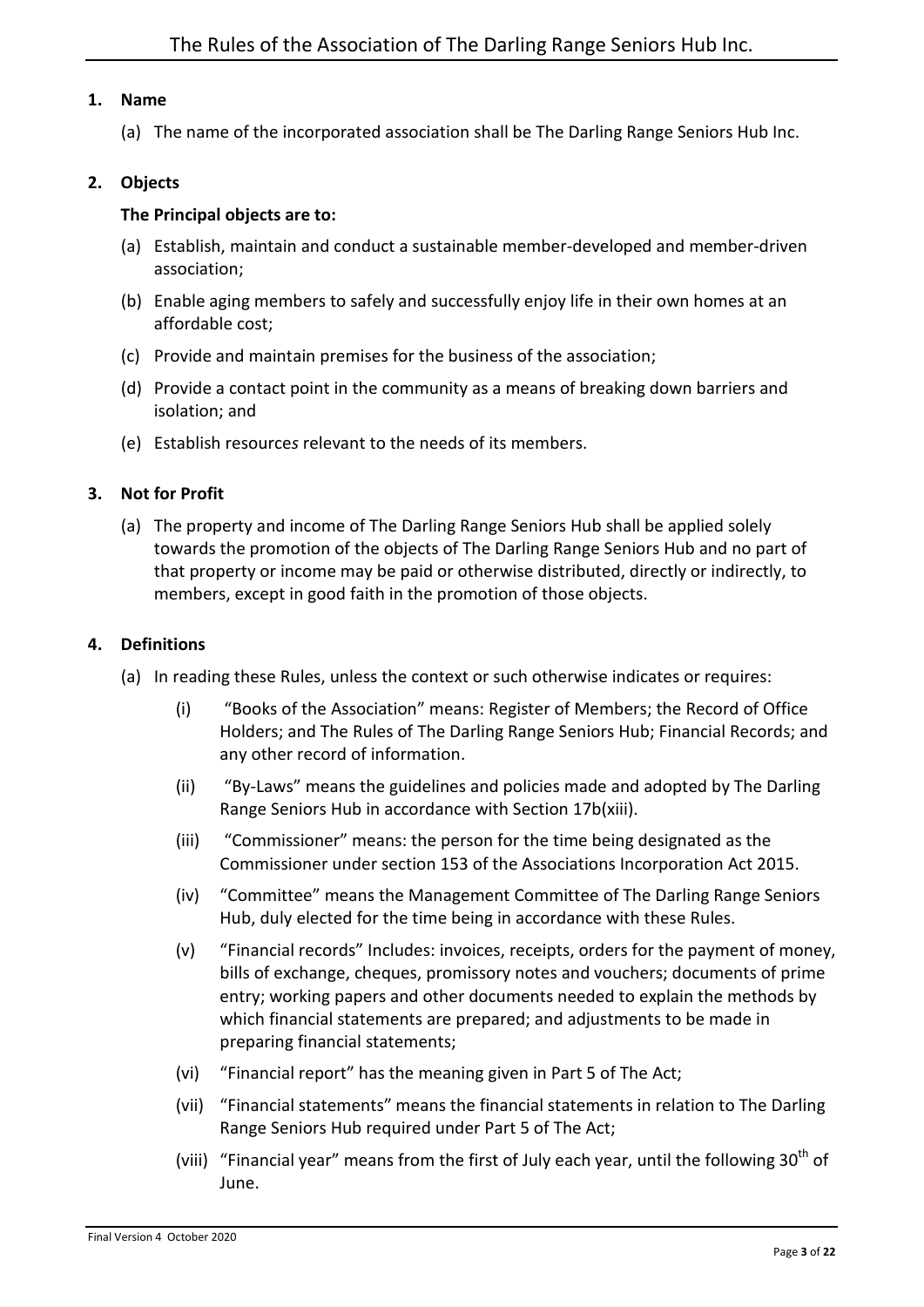- (ix) "General Meeting" means a General Meeting of The Darling Range Seniors Hub whether Annual or Special.
- (x) "Month" means a calendar month.
- (xi) "Special General Meeting" means a General Meeting as defined above, called in accordance with Section [11](#page-7-0) hereunder, at which only business that has been described in the notice may be transacted.
- (xii) "Special Resolution" means a resolution passed by the members at a general meeting in accordance with Section 51 of The Act.
- (xiii) "The Act" means the Associations Incorporation Act 2015, its amendments and any other legislation that may come into force to replace or supplement this Act, forming part of these Rules.
- (xiv) "The Darling Range Seniors Hub" means The Darling Range Seniors Hub Inc.
	- (xv) "The Darling Range Seniors Hub Premises" means all land, building and structures thereon of which The Darling Range Seniors Hub is the bona fide occupier.
	- (xvi) "Voting rights" means the ability for a financial member move or second a motion or special motion; speak at all general meetings; nominate for a position on the Committee; vote at all general meetings; and petition for a special general meeting.

#### <span id="page-3-0"></span>**5. Membership**

- (a) The Darling Range Seniors Hub shall keep an up to date Register of Members in respect of Ordinary, Life, Special Circumstances, Corporate and Honorary members.
	- (i) This register must be continually available for inspection at The Darling Range Seniors Hub Premises by authorised officers.
	- (ii) Residential, postal or email address; or information by means of which contact can be made with the member, can be nominated for the Register of Members.
- (b) Membership of The Darling Range Seniors Hub shall consist of the following:
	- (i) Ordinary Member Persons over 18 years of age with voting rights.
	- (ii) Life Member the members may elect Persons who have rendered meritorious service to The Darling Range Seniors Hub as Life Members for such service. Life members shall have voting rights.
	- (iii) Corporate Member organisations, restricted to senior management, conducting community or tourism related business making a contribution to The Darling Range Seniors Hub through business, sponsorship or donations. Corporate members shall not have voting rights.
	- (iv) Honorary Member membership that may be granted to Darling Range Seniors Hub patrons, sponsors, selected government officers, local government officers and any other such persons as the Committee may decide from time to time based on their relationship to The Darling Range Seniors Hub or community.
		- 1. Honorary Members shall not be entitled to be present at any meeting of the members of The Darling Range Seniors Hub, nor have any voting rights or any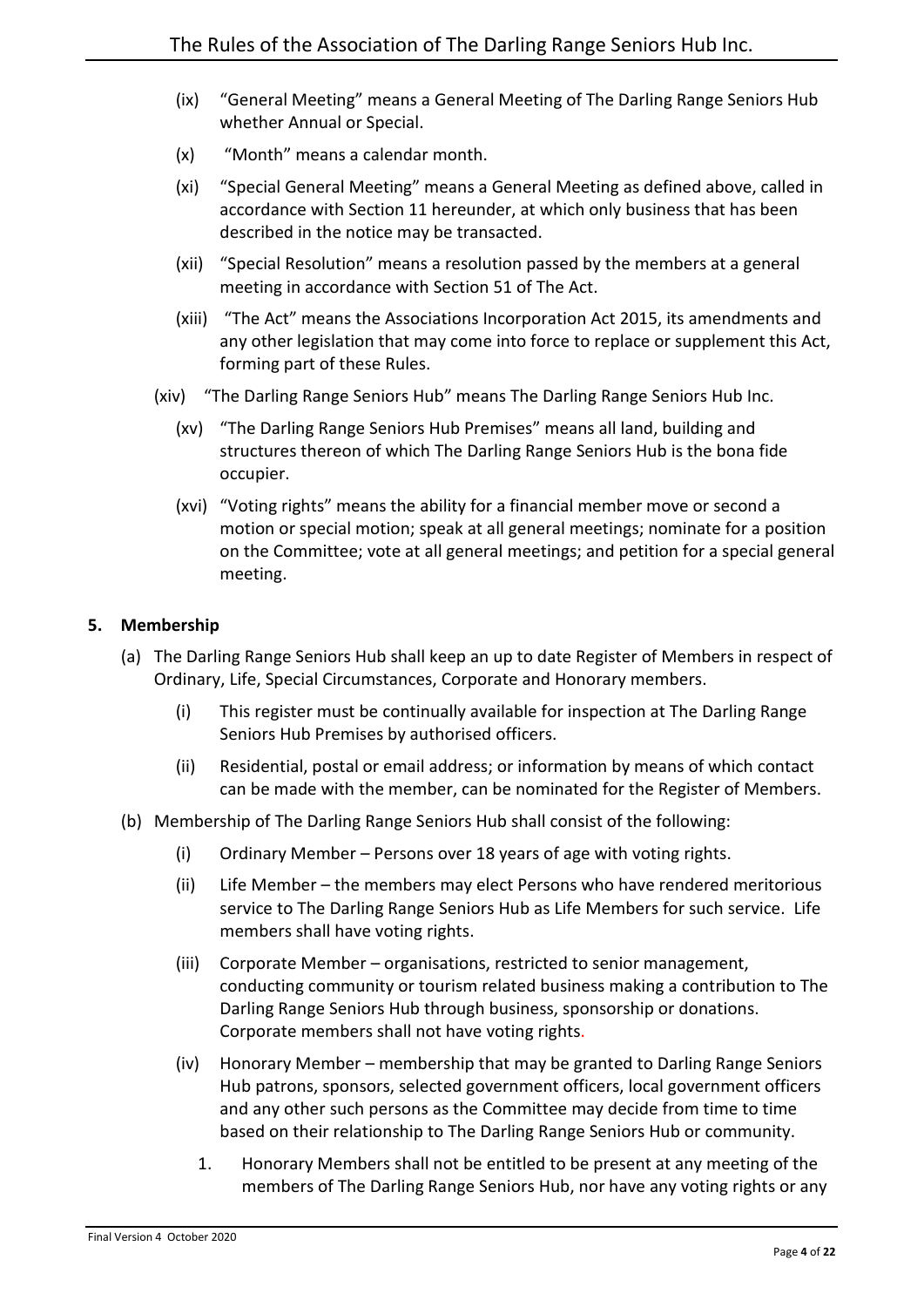right, title or interest in or to any of the property of The Darling Range Seniors Hub.

- (v) Special Circumstances Member any Ordinary or Life Member who, through absence; illness; financial difficulties; unemployment; physical disability or other distressful circumstances is unable to pay their full subscription but desires to retain participation with The Darling Range Seniors Hub.
	- 1. The Committee may relieve them of their liability.
- (c) Cessation of Membership:
	- (i) A person ceases to be a member when any of the following takes place:
		- 1. For a member who is an individual, the individual dies;
		- 2. For a person whose title represents a corporate member, the body corporate is wound up;
		- 3. The person resigns from The Darling Range Seniors Hub;
		- 4. The person is expelled from The Darling Range Seniors Hub under Section 25;
		- 5. The person ceases to be a member under Section 9 (a)
	- (ii) The Secretary will keep a record on file of the date on which the person ceased to be a member; and
	- (iii) The reason why the person ceased to be a member
	- (iv) A member may resign from membership of The Darling Range Seniors Hub by giving written notice of the resignation to the Secretary:
		- 1. The resignation takes effect when the Secretary receives the notice; or if a later time is stated in the notice, at that later time.
		- 2. The Committee may decide that a person who has resigned from membership of The Darling Range Seniors Hub remains liable for any fees that are owed to The Darling Range Seniors Hub at the time of resignation.

#### <span id="page-4-0"></span>**6. Application to Become a Member**

- (a) Any person desiring to become a member of The Darling Range Seniors Hub shall complete and sign the Membership Application Form and pay the appropriate subscription as indicated on the Membership Application Form.
	- (i) When the application form and all subscriptions have been received, the person shall be a provisional member of the club and exercise all of the privileges of a member excluding voting rights until the membership is accepted at the next Committee meeting.
	- (ii) At the next Committee meeting, the applicant will then be accepted or denied membership.
	- (iii) If membership is denied, all subscriptions shall be refunded.
- (b) No person shall be entitled to exercise any of the privileges of a member until they have paid all subscriptions due by them.
- (c) The Committee shall have the right to refuse to admit any person to membership without assigning any reason for doing so.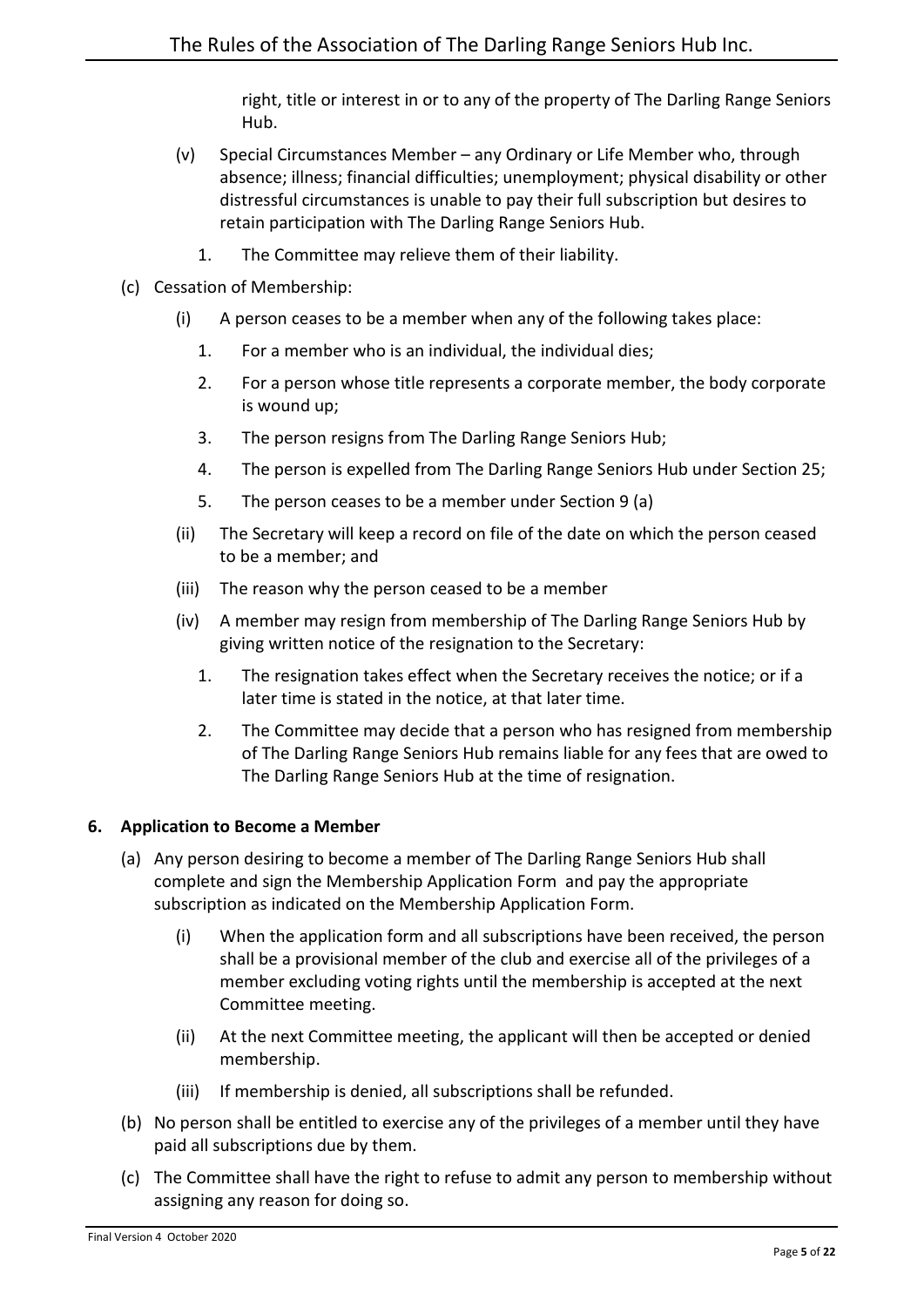- (d) On the election of each candidate, the Secretary shall notify the same to them, and they shall be enrolled as a member of The Darling Range Seniors Hub, and become entitled to the privileges and be bound by its rules and by all consequences resulting from breach or non-performance thereof, and shall thereby absolve every person concerned in carrying out enforcing such rules from all personal responsibility or legal liability on such account.
- (e) Life Member a member may propose another member for Life Membership to the Committee in writing giving reasons that Life Membership should be granted.
	- (i) A General meeting may, upon a 75% majority vote, confer Life Membership on a member who has rendered special and outstanding services to The Darling Range Seniors Hub.
	- (ii) The holder of a Life Membership shall be entitled to all privileges of an ordinary member, be exempt from subscriptions but shall pay any levies and capitation fees.

#### <span id="page-5-0"></span>**7. Member's Rights**

- (a) The rights and privileges of every member shall be personal and shall not be in any manner transferable by their own act or through any other person on their behalf or by operation of law.
- (b) Voting rights for each membership category are as detailed in Section 5.
- (c) Employees members who are employees of The Darling Range Seniors Hub are entitled to all the rights and privileges of membership excluding those rights concerned with the selection, election and holding of office with The Darling Range Seniors Hub.
- (d) All members, upon successful registration, will be supplied with an electronic copy of The Darling Range Seniors Hub Rules or will be directed to obtain a copy of The Darling Range Seniors Hub Rules from The Darling Range Seniors Hub's website.
- (e) Functions Ordinary, Corporate and Life Members are entitled to host functions on The Darling Range Seniors Hub premises after written application for said function has been considered and approved by the Committee.
	- (i) The Secretary will furnish the applicant with a written copy of Darling Range Seniors Hub rules relating to functions after the application has been approved and any additional conditions and restrictions it shall see fit.
- (f) Upon request, a member is able to inspect the Books of the Association at such time and place as is mutually convenient to the Darling Range Seniors Hub and the member.
	- (i) A member must contact the Secretary to request to inspect the Register of Members.
	- (ii) The member may make a copy of details from the Register but has no right to remove the Register of Members for that purpose.
	- (iii) A member may make a request in writing for a copy of the Register of Members.
	- (iv) The Darling Range Seniors Hub may charge a reasonable fee to the member for providing a copy of the Register of Members, the amount to be determined by the Committee from time to time.
	- (v) A member must not use or disclose the information on the Register of Members: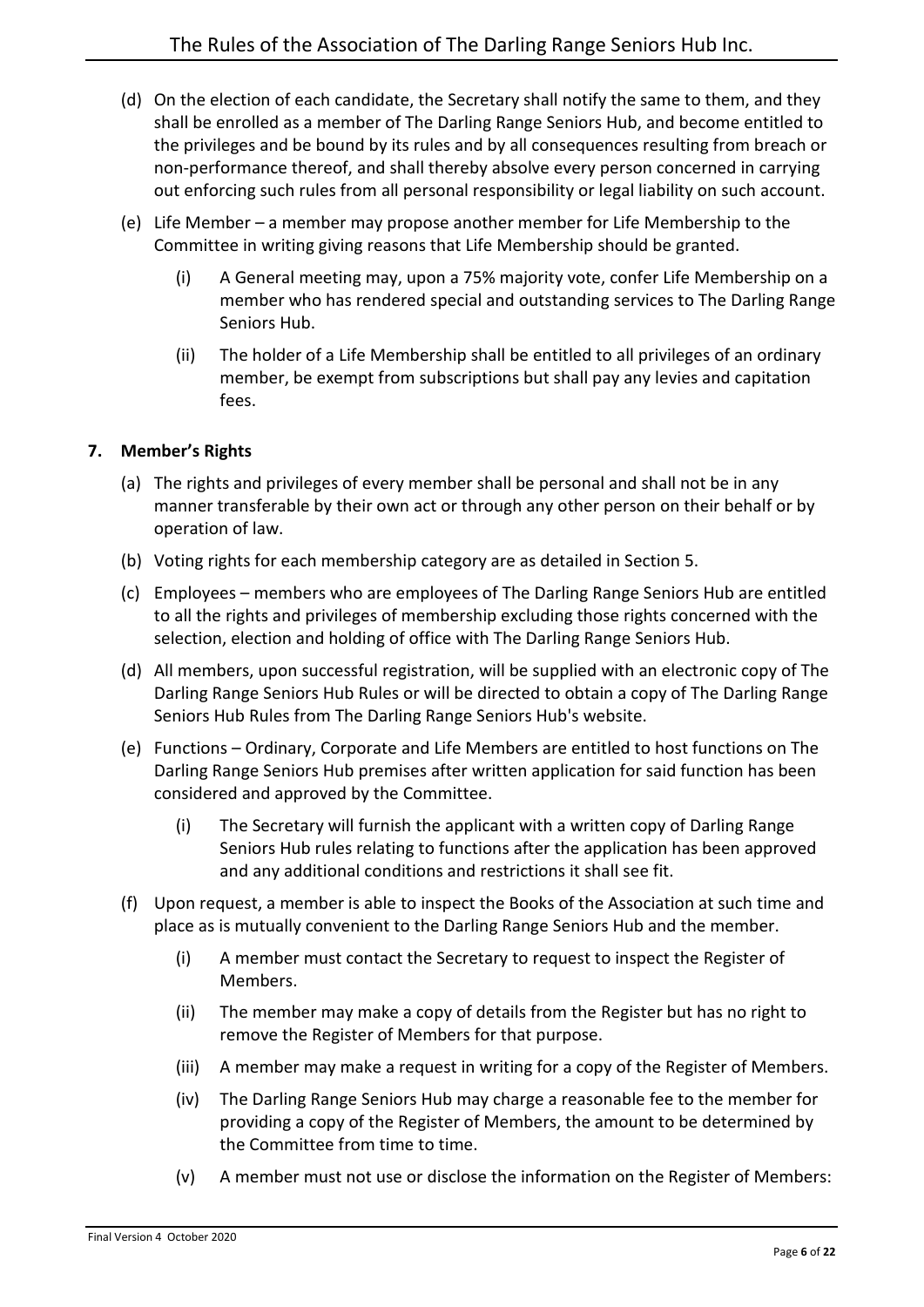- 1. To gain access to information that a member has deliberately denied them (that is, in the case of social, family or legal differences or disputes);
- 2. To contact, send material to The Darling Range Seniors Hub or a member for the purpose of advertising for political, religious, charitable or commercial purposes, or
- 3. For any other purpose unless the use of the information is approved by the Committee and for a purpose:
	- a. That is directly connected with the affairs of The Darling Range Seniors Hub; or
	- b. Related to the provision of the information to the Commissioner in accordance with a requirement of the Act.
- (vi) The Committee may require a member who requests a copy of the Register of Members to provide a statutory declaration setting out the purpose of the request and declaring that the purpose is connected with the affairs of The Darling Range Seniors Hub.

#### <span id="page-6-0"></span>**8. Subscriptions**

- (a) The annual subscription and/or pro rata subscriptions of The Darling Range Seniors Hub shall be set by majority vote of the Committee prior to the commencement of the financial year.
- (b) Notice of the fees and subscriptions shall be notified to the members via The Darling Range Seniors Hub website and/or email service.
- (c) All subscriptions are due within two (2) weeks of joining or for current members within two (2) weeks of the end of the financial year.

#### <span id="page-6-1"></span>**9. Liability for Subscription**

- (a) Any member whose subscription is in arrears by more than two (2) months shall cease to be a member, subject to Section [9\(b\).](#page-6-3)
- <span id="page-6-3"></span>(b) A member who is considered by the Committee to be going through a genuine hardship may be eligible for consideration for their membership category to be converted to Special Circumstance membership as per Section 5(b)(v).
- (c) If a person who has ceased to be a member under sub rule 9 (a) offers to pay the annual membership fee after the period referred to in that sub rule has expired:
	- (i) the Committee may, at its discretion, accept the payment; and
	- (ii) if the payment is accepted, the person's membership is reinstated.

#### <span id="page-6-2"></span>**10. General Meetings – Annual General Meeting**

- (a) The Annual General Meeting of members shall be held every calendar year within six months after the end of The Darling Range Seniors Hub financial year, with the Committee to determine the date, time and place.
	- (i) 15 percent of financial members shall constitute a quorum.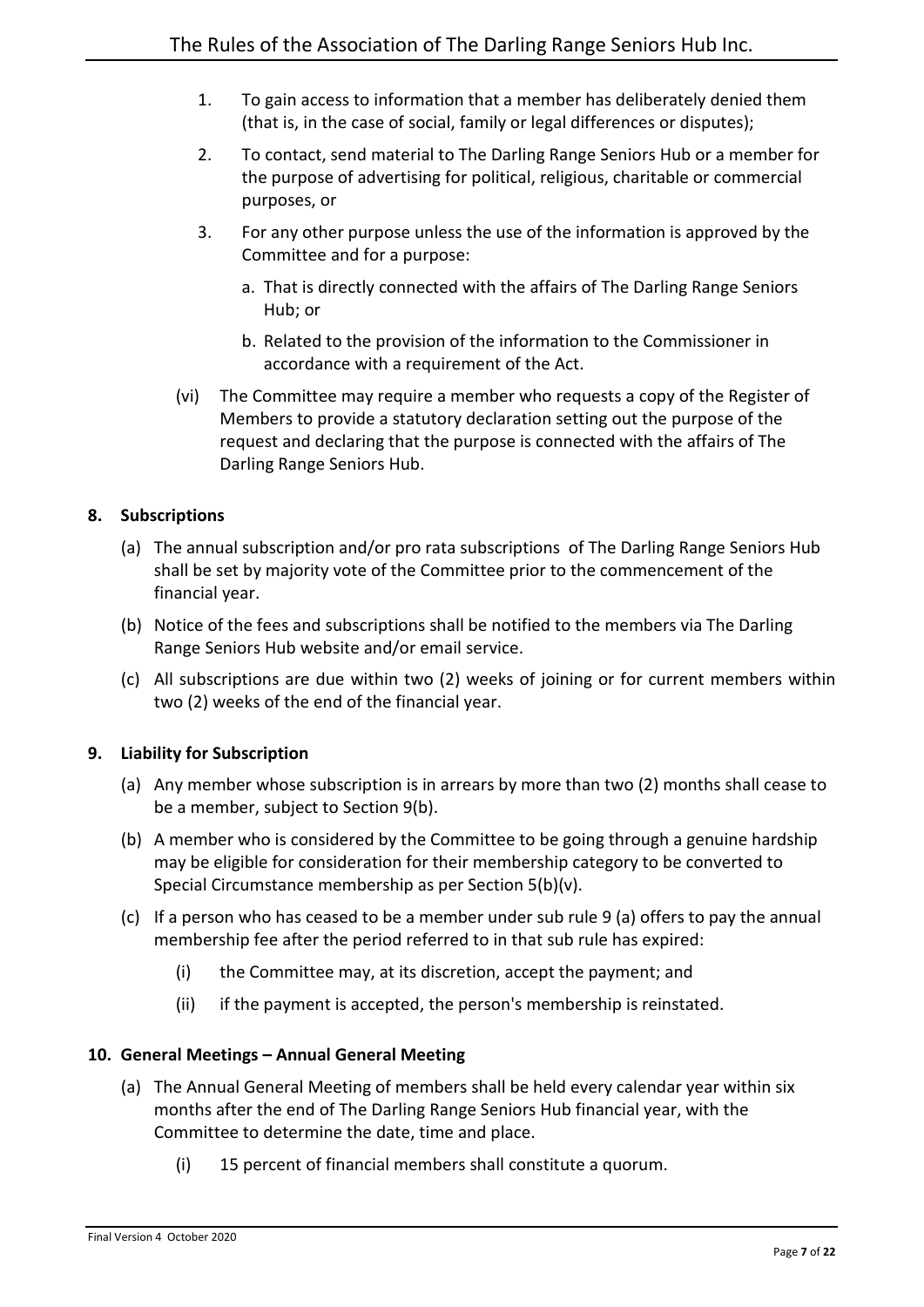- (ii) In the case of insufficient members to form a quorum being present after 30 minutes following the advertised start time for an Annual General Meeting, said meeting will be automatically adjourned to re-convene at the same time seven days later and shall proceed with or without a quorum.
- (b) Notice of the meeting (including date, time and location) must be posted on The Darling Range Seniors Hub website for at least twenty one (21) days before the date of the meeting for all members to read.
	- (i) Members who have provided an email address will also be emailed a copy of the notice of the meeting.
- (c) All Notices of Motion for consideration at the Annual General Meeting must be handed to the Secretary in writing by 5pm no less than ten (10) days prior to the date set for said meeting.
- (d) Notice of agenda items, including wording of Notices of Motion or proposed resolutions, must be posted on The Darling Range Seniors Hub website for seven (7) days before the date of the meeting for all members to read. If the resolution is intended to be proposed as a special resolution this will also be stated in the notice with the wording of the proposed special resolution.
	- (i) Members who have provided an email address will also be emailed a copy of the agenda items and any Notices of Motion.
- (e) The order of business at the Annual General Meeting shall be as follows:
	- (i) Reading notice of meeting.
	- (ii) Reading minutes of the last Annual General Meeting and any other General Meeting not yet confirmed and confirming or amending same.
	- (iii) Reading President's Report, discussion and adoption or otherwise.
	- (iv) Reading Statement of Accounts and Balance Sheet to be received or otherwise and presentation of Auditor's report if one has been prepared.
	- (v) Special Business of which Notice of Motion has been given
	- (vi) Election of Office Bearers and vacant Committee member positions
	- (vii) Other Business

#### <span id="page-7-0"></span>**11. General Meetings – Special General Meeting**

- (a) The Committee may at any time call a Special General Meeting.
	- (i) Fifteen percent of financial members shall form a quorum.
	- (ii) In the case of insufficient members to form a quorum being present after 30 minutes following the advertised start time, the meeting shall automatically adjourn to re-convene at the same time seven days later and shall proceed with or without a quorum.
- (b) A Special General Meeting shall also be called by the Committee on a requisition signed by no less than 5% of members with voting rights, stating in detail the purpose of the meeting.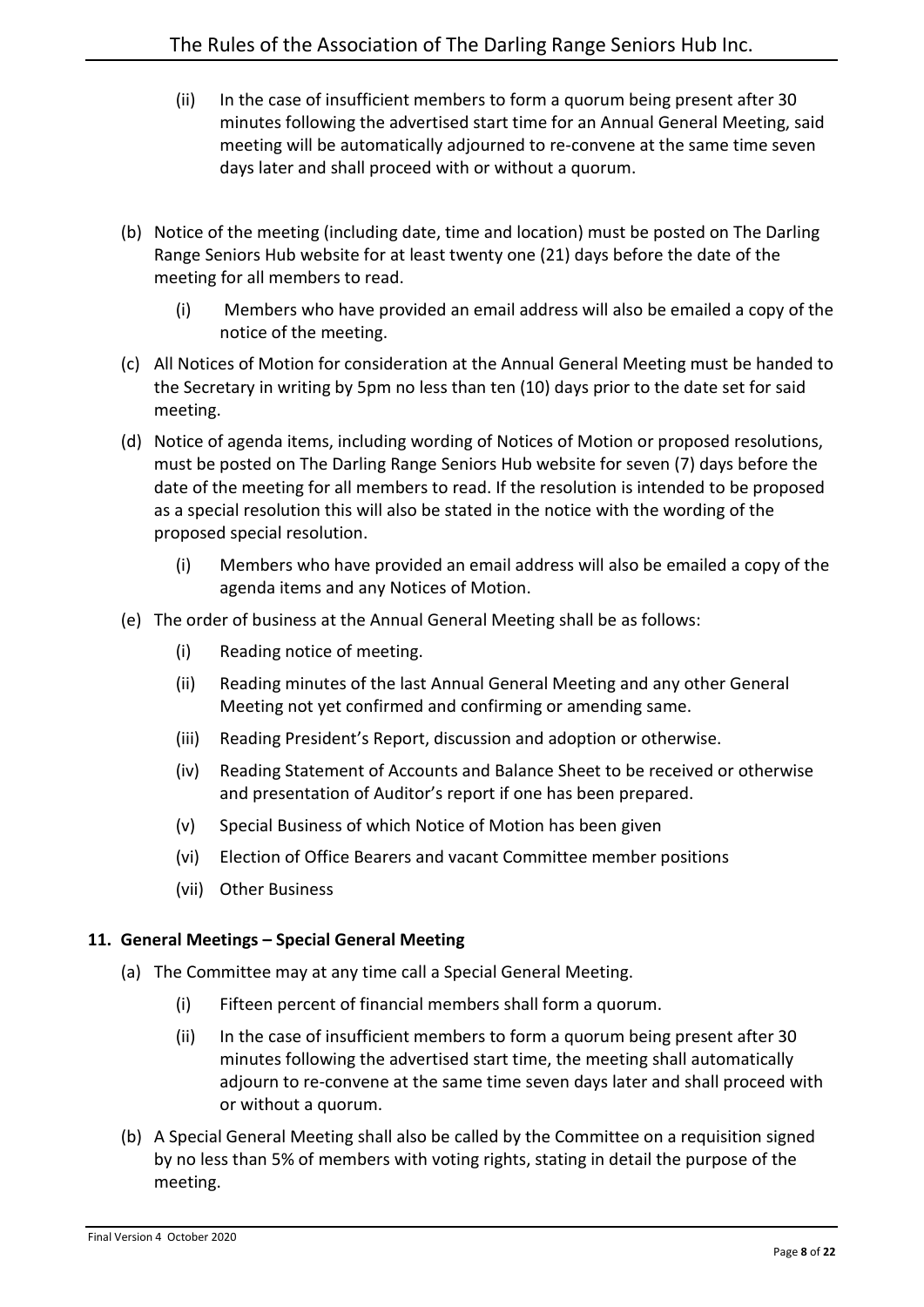- (i) If the Committee does not convene a Special General Meeting within 35 days of the date of the requisition being received, any signatory of the requisition shall have the power to convene the meeting as per 11(c).
- (ii) fifteen percent of financial members shall form a quorum.
- (iii) In the case of insufficient members to form a quorum being present after 30 minutes following the advertised start time, the meeting shall automatically lapse.
- (c) Notice of the meeting (including date, time and location) must be posted on The Darling Range Seniors Hub website for at least twenty one (21) days before the date of the meeting for all members to read.
	- (i) Members who have provided an email address will also be emailed a copy of the notice of the meeting, agenda items and any Notices of Motion.
- (d) All Notices of Motion for consideration at the Special General Meeting must be handed to the Secretary in writing by 5pm no less than ten (10) days prior to the date set for said meeting.
- (e) Notice of agenda items, including wording of Notices of Motion or proposed resolutions, must be posted on The Darling Range Seniors Hub website for seven (7) days before the date of the meeting for all members to read. If the resolution is intended to be proposed as a special resolution this will also be stated in the notice with the wording of the proposed special resolution.
	- (i) Members who have provided an email address will also be emailed a copy of the agenda items and any Notices of Motion.
- (f) Only business of which notice shall have been given as above, or in accordance with these rules, shall be transacted at a Special General Meeting.

#### <span id="page-8-0"></span>**12. General Provisions for General Meetings**

- <span id="page-8-1"></span>(a) General Meetings may take place:
	- (i) where the members are physically present together; or
	- (ii) where the members are able to communicate by using any technology that reasonably allows the member to participate fully in discussions as they happen in the General Meeting and in making any decisions, provided that the participation of the member in the General Meeting must be made known to all other members.
- (b) A member who participates in a meeting as set out in Section 1[2\(a\)\(ii\):](#page-8-1)
	- (i) is deemed to be present at the General Meeting; and
	- (ii) continues to be present at the meeting for the purposes of establishing a quorum;

until the member notifies the other members that he or she is no longer taking part in the General Meeting.

(c) The Chairperson of the meeting shall be the Darling Range Seniors Hub President or if not available a person nominated and elected by the members present.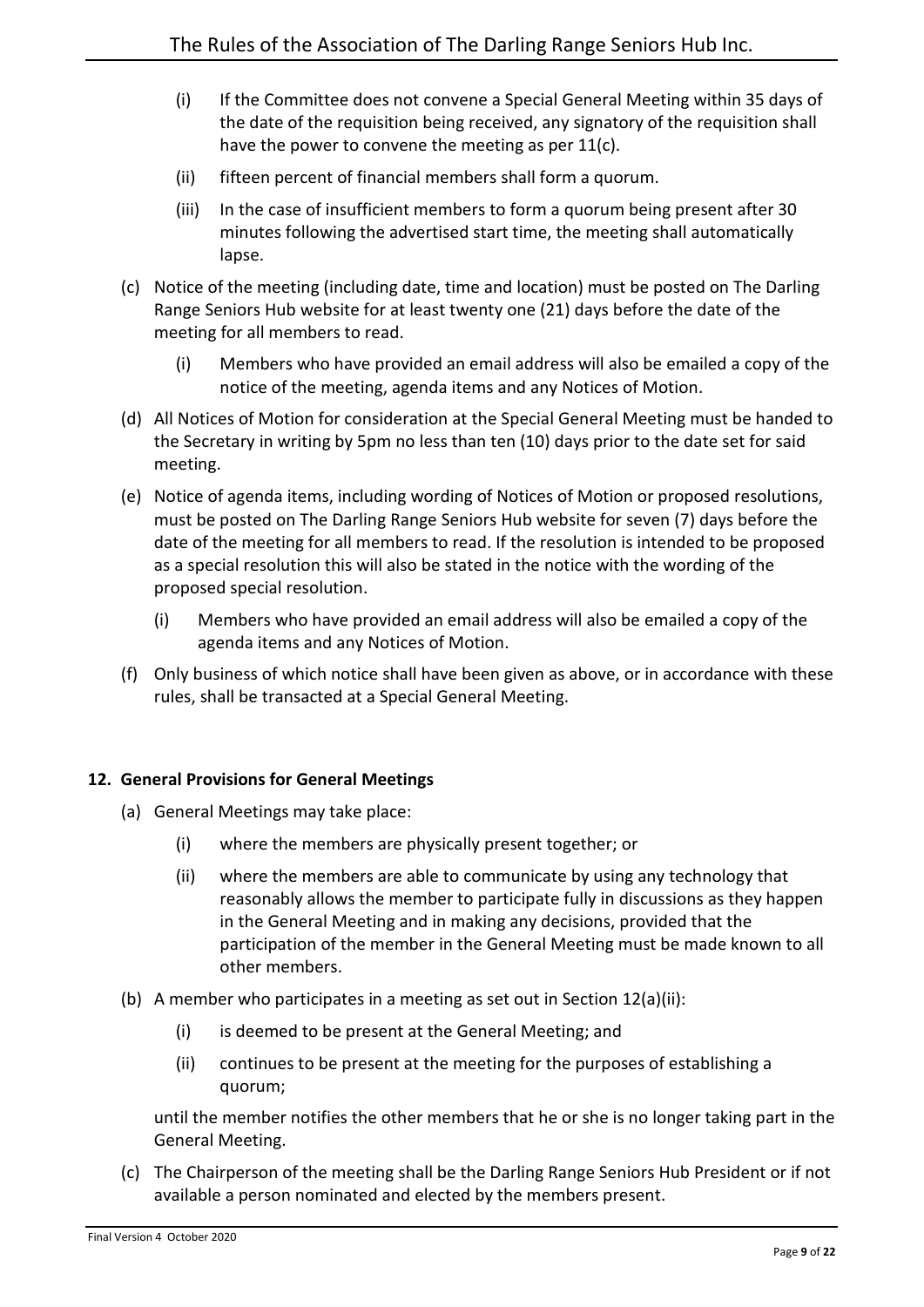- (d) Only members with voting rights, as per Rules will be permitted to vote on matters at the General Meeting.
- (e) At any General Meeting unless a poll is requested by at least 3 members with voting rights, a declaration by the Chairperson that a resolution has been carried or lost, and an entry to that effect in the minutes of The Darling Range Seniors Hub shall be sufficient evidence of the decision.
- (f) The Chairperson shall have casting vote only and shall decide all questions of order unless otherwise provided by these rules.

#### <span id="page-9-0"></span>**13. General Provision**

- (a) These Rules shall be the Rules of The Darling Range Seniors Hub and shall be binding on members.
- (b) Correct accounts and books shall be kept showing the financial affairs of The Darling Range Seniors Hub and the particulars usually shown in books of accounts of a like nature.
- <span id="page-9-2"></span>(c) The Darling Range Seniors Hub premises are to be provided and maintained from the joint funds of The Darling Range Seniors Hub and no person shall be entitled under these Rules to derive any benefit or advantage from The Darling Range Seniors Hub which is not shared equally by every member thereof.
- (d) Section 1[3\(c\)](#page-9-2) does not prevent:
	- (i) the payment in good faith of remuneration to any officer, employee or member in return for any services actually rendered to The Darling Range Seniors Hub or for goods supplied in the ordinary and usual course of business;
	- (ii) the payment of interest at a rate not exceeding the prevailing market rate published by the Reserve Bank of Australia as the "Cash Rate Target" from time to time on money borrowed from any member;
	- (iii) the payment of reasonable and proper rent by The Darling Range Seniors Hub to a member for premises leased by the member to The Darling Range Seniors Hub; or
	- (iv) the reimbursement of a Committee member's travelling and other expenses as properly incurred:
		- 1. in attending Committee Meetings or sub-committee meetings;
		- 2. in attending any General Meetings of The Darling Range Seniors Hub; and
		- 3. in connection with The Darling Range Seniors Hub's business.

#### <span id="page-9-1"></span>**14. Election of Office Bearers**

- (a) The management of The Darling Range Seniors Hub shall be vested in a Committee consisting of eight (8) committee persons.
- (b) Upon incorporation, the initial Committee of The Darling Range Seniors Hub shall be elected from and by the founding members.
	- (i) The initial Committee shall hold office until the first Annual General Meeting.
	- (ii) At the first Annual General Meeting, in an initial election, four (4) members of the Committee shall be elected to hold office for a two (2) year term. After this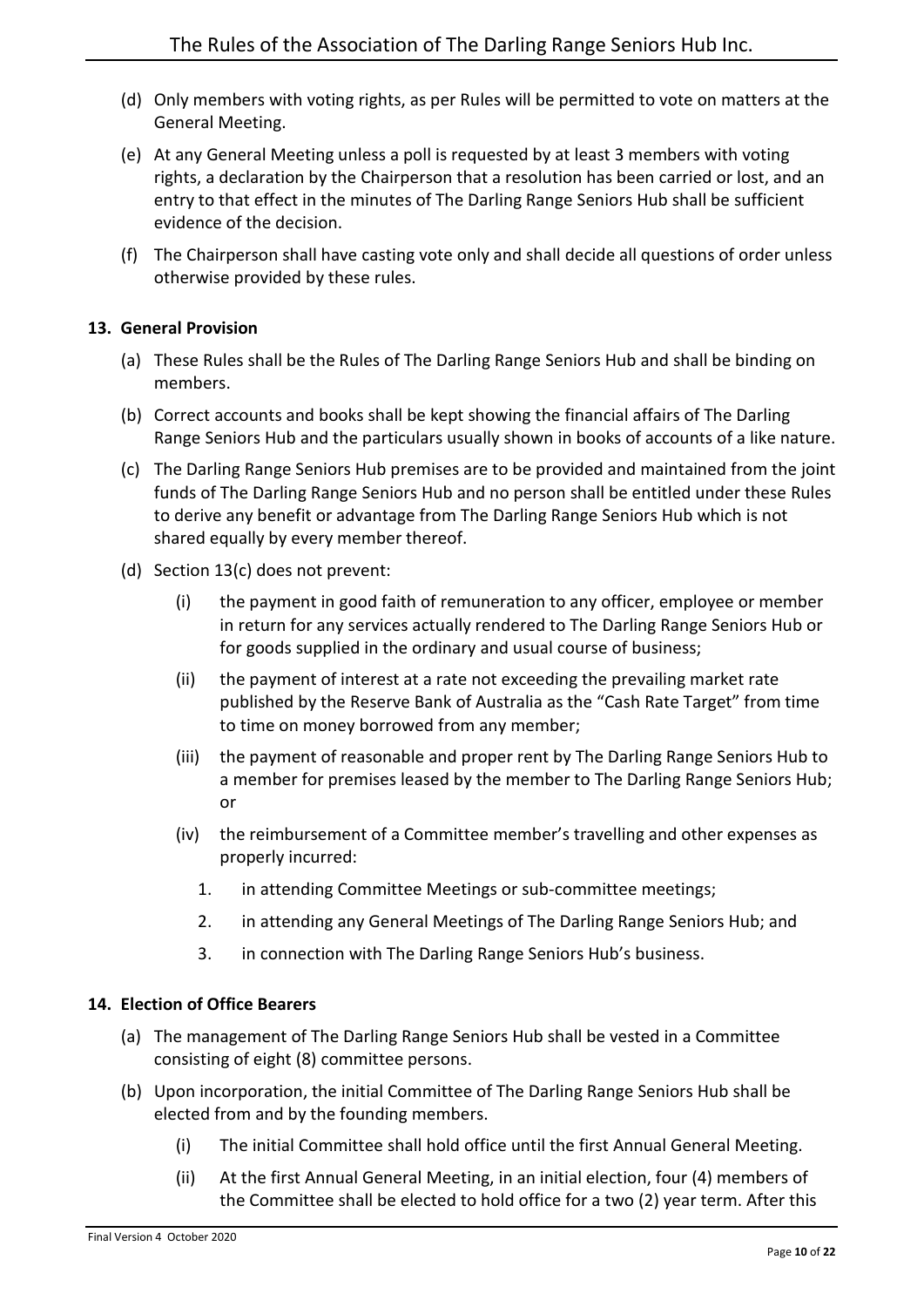election, another election shall take place to elect the remaining four (4) members who shall be elected to hold office for a one (1) year term.

- (iii) Thereafter, Committee persons shall be elected for a two (2) year term with half of Committee being elected each year.
- (c) Subsequent to the first Annual General Meeting the annual election of Officer Bearers, President, Vice President, Treasurer, Secretary and other members of the Committee shall be by ballot at each Annual General Meeting in the presence of the returning officer and two scrutineers elected by the members present at such meeting. The returning officer shall be the Secretary or in the absence of the Secretary, any member appointed by the current committee.
	- (i) Members unable to attend the meeting may lodge a vote on The Darling Range Seniors Hub approved ballot paper with the Secretary at least 2 days prior to the meeting, having also recorded and signed an apology for the meeting on an outer sealed envelope that contains the sealed ballot paper.
		- 1. This approved ballot paper must be distributed directly to the member.
	- (ii) All other votes shall be cast at the Annual General Meeting.
- (d) Nominations for the Office Bearers and individual positions on the Committee must be in writing signed by the proposer and nominee and must be in the hands of the Secretary by 5pm not less than seven (7) days before the Annual General Meeting.
	- (i) In the case of the first Annual General Meeting, the nominations will be for four(4) two year term positions and for four(4) one year term positions. Candidates who nominate for a two year term position and who fail to be elected in the first election may also nominate for a one year term position in the second election.
- (e) The nominations shall be exhibited on the website or electronically posted at least three (3) days prior to the said meeting.
- (f) In case no more than the required number of officers shall be nominated, those so nominated shall be declared elected.
- (g) If there shall be insufficient nominations to fill the whole of the vacancies of the list of officers, those nominated shall be declared elected and shall have power to fill the vacancies and any casual vacancies that may occur.

#### <span id="page-10-0"></span>**15. The Committee and Conditions**

- (a) The Executive positions on the Committee shall be President, Vice President, Secretary, Treasurer and any other as determined by the full committee, and shall be elected at the Annual General Meeting .
- <span id="page-10-2"></span>(b) The quorum at all Committee meetings shall be five (5) members.
- <span id="page-10-1"></span>(c) Committee meetings may take place:
	- (i) where the Committee members are physically present together; or
	- (ii) where the Committee members are able to communicate by using any technology that reasonably allows the Committee member to participate fully in discussions as they happen in the Committee meeting and in making decisions,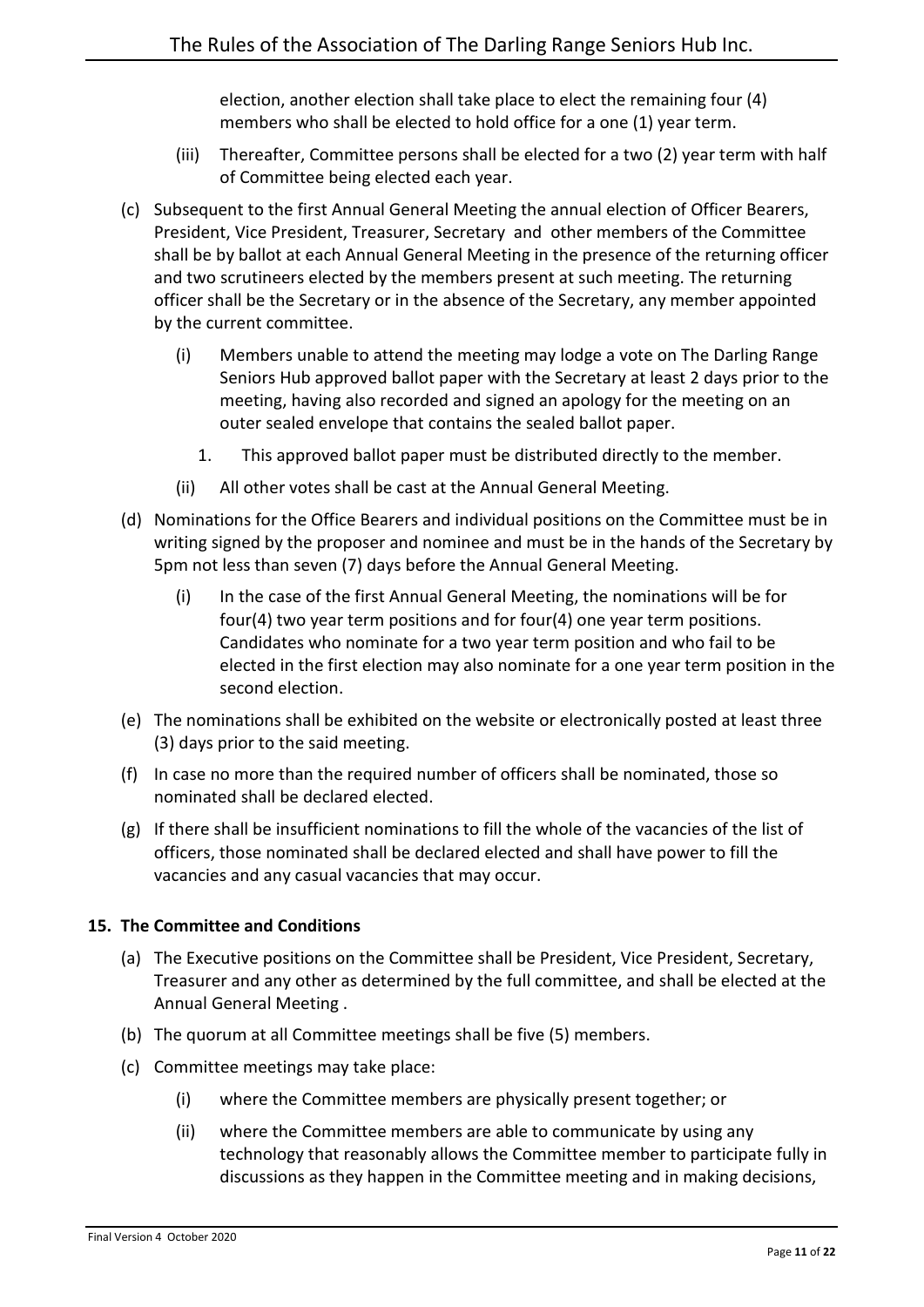provided that the participation of the Committee member in the Committee meeting must be made known to all other members.

- (d) A Committee member who participates in a meeting as set out in Section 1[5\(c\)\(ii\):](#page-10-1)
	- (i) is deemed to be present at the Committee meeting; and
	- (ii) continues to be present at the meeting for the purposes of establishing a quorum,

until the Committee member notifies the other Committee members that he or she is no longer taking part in the Committee meeting.

- (e) At least eight (8) Committee meetings shall be held annually, with no more than three (3) months between meetings.
- <span id="page-11-1"></span>(f) Special meetings may be called by the President, Secretary or on the request of three members of the Committee.
- (g) The Committee is able to determine the distribution of minutes of Committee meetings, as detailed in the by-laws.
- (h) All members, or other guests, may attend Committee meetings if invited by the Committee however the person shall not have any right to comment without invitation, or vote on any matter. The guest may be provided with copies of any agenda, minutes of meetings or documents presented to such meetings at the discretion of the Committee.
- <span id="page-11-0"></span>(i) No member of the Committee shall be held to have resigned his/her seat until his/her resignation, in writing, has been accepted by the Committee.
- (j) Committee Vacancies
	- (i) Any vacancy occurring in the Committee as per Section [16](#page-12-0) may be filled at a meeting of the Committee when a member may be elected to fill such a vacancy until the next election provided the member elected at such Committee meeting shall hold office in the place of, and upon the same terms and conditions as their predecessor, had the latter continued in the office.
	- (ii) In the vacancy of the President then the Vice President shall become President.
	- (iii) A casual vacancy of Vice President shall be filled by the Committee from a member of the Committee.
	- (iv) If vacancies in the Committee result in the number of Committee members being less than the number fixed under Section 1[5\(b\),](#page-10-2) the continuing Committee members may act to only:
		- 1. increase the number of members on the Committee to the number required for a quorum; or
		- 2. convene a General Meeting of The Darling Range Seniors Hub.
- <span id="page-11-2"></span>(k) The President shall be Chairperson at all meetings of the Committee of The Darling Range Seniors Hub and, in his or her absence the Vice President shall be Chairperson.
	- (i) Should neither be present, the meeting shall elect a Chairperson.
- (l) All resolutions of the Committee shall be decided by a majority vote.
	- (i) In the case of equality of votes, the proposal before the Committee shall be decided by the casting vote of the Chairperson.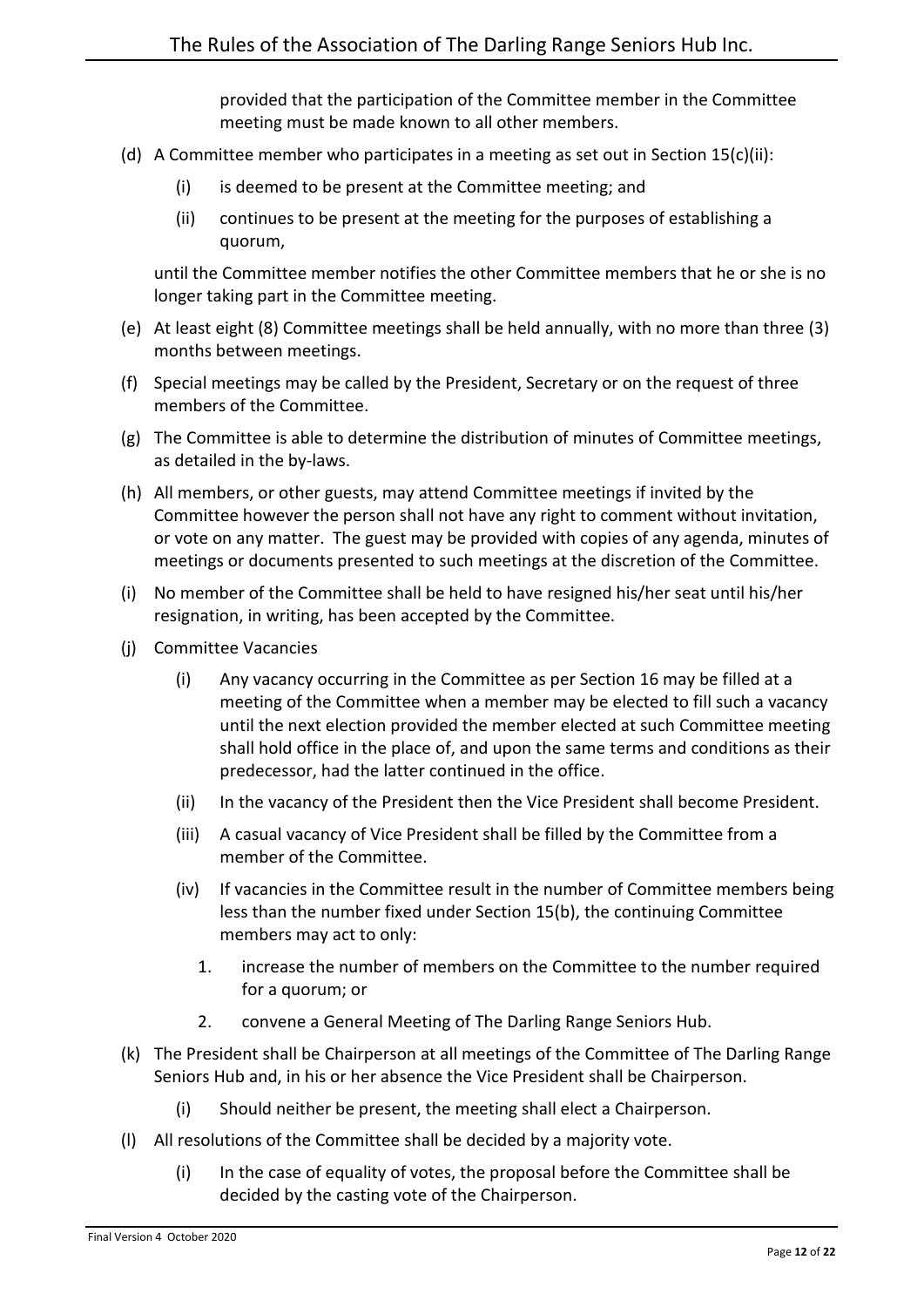- (ii) The President or in his or her absence, the acting President shall be authorised to speak on behalf of The Darling Range Seniors Hub.
- (iii) Electronic Voting is permitted on matters to be decided by the Committee.
- (m) Any act performed by the Committee, a sub-committee or a person acting as a Committee member is deemed to be valid even if the act was performed when:
	- (i) there was a defect in the appointment of a Committee member, subcommittee or person holding a subsidiary office; or
	- (ii) a Committee member, a sub-committee member or a person holding a subsidiary office was disqualified from being a Committee/sub-committee member as per Section [18\(g\)](#page-15-1) or [18\(h\)](#page-15-2) as a result of bankruptcy or conviction of a relevant criminal offence.

#### <span id="page-12-0"></span>**16. Ceasing to be a member of the Committee**

- (a) A casual vacancy occurs in the office of a Committee member and that office becomes vacant if the Committee member:
	- (i) dies;
	- (ii) ceases to be a member;
	- (iii) becomes disqualified from holding a position under Section  $18(g)$  or  $18(h)$  as a result of bankruptcy or conviction of a relevant criminal offence;
	- (iv) becomes permanently incapacitated by mental or physical ill-health;
	- (v) resigns from office under Section [15\(i\);](#page-11-0)
	- (vi) is absent from more than:
		- 1. three consecutive Committee meetings without a good reason; or
		- 2. three Committee meetings in the same Financial Year without tendering an apology to the Chairperson at each of those Committee meetings,
	- (vii) Is removed from office under by resolution at a General Meeting of The Darling Range Seniors Hub if a majority of the members present and with voting rights at the meeting vote in favour of the removal.
		- 1. The Committee member who faces removal from the Committee must be given a full and fair opportunity at the General Meeting to make written and/or oral submissions about the proposed resolution, to state his or her case as to why the member should not be removed from his or her position on the Committee.
		- 2. If all Committee members are removed by resolution at a General Meeting, the members must, at the same General Meeting, elect an interim Committee.
		- 3. The interim Committee must, within two months, convene a General Meeting of The Darling Range Seniors Hub for the purpose of electing a new Committee.

#### <span id="page-12-1"></span>**17. Powers of the Committee**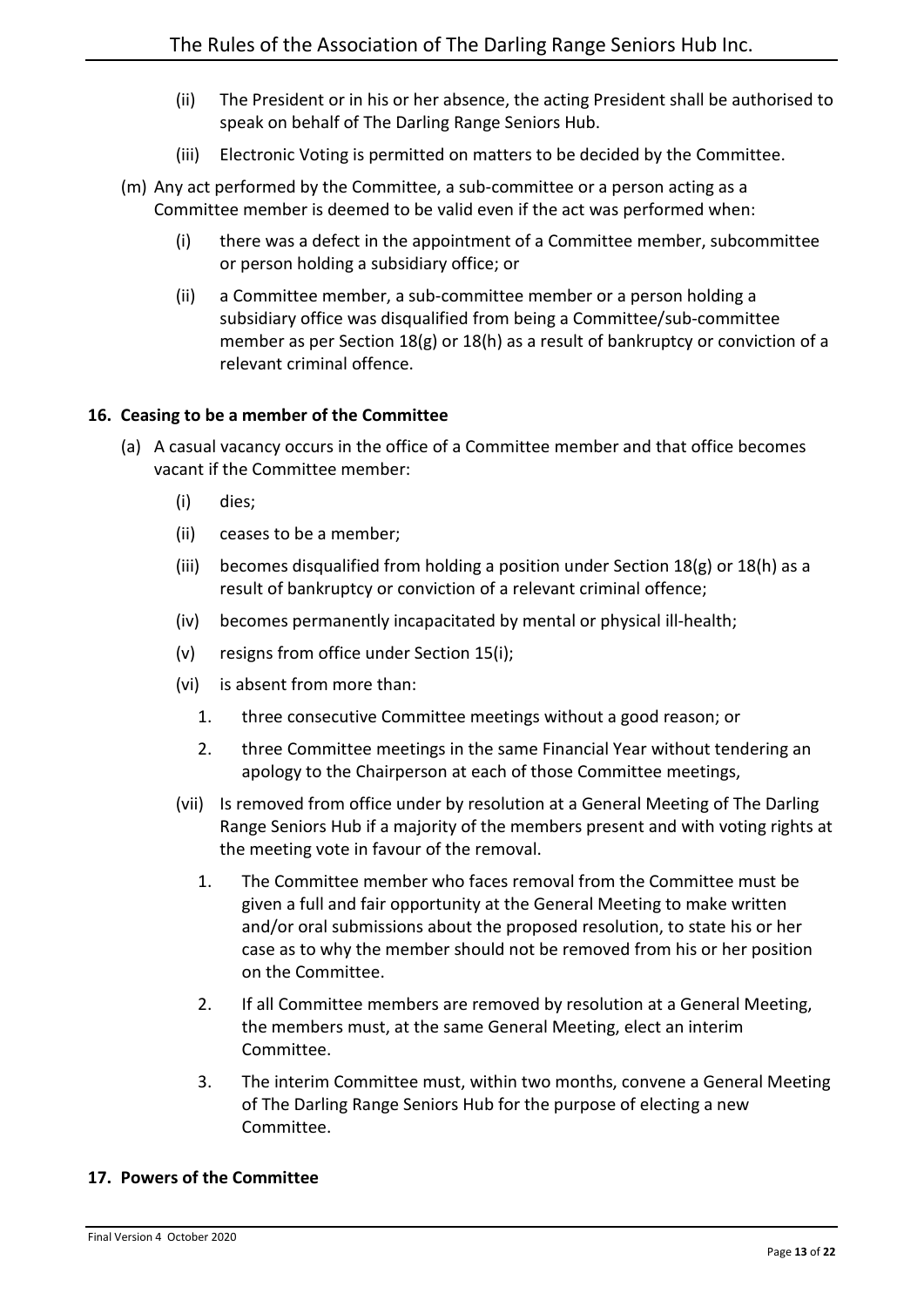- (a) The business of The Darling Range Seniors Hub shall be managed by the Committee who may exercise all powers of The Darling Range Seniors Hub, except those required to be exercised by The Darling Range Seniors Hub at a General Meeting.
- (b) Without prejudice to the powers conferred by the last preceding rule, the Committee shall, subject to the by-laws, have power to do the following things:
	- (i) To purchase or otherwise acquire any books, newsletters or periodicals and dispose of them as it may see fit.
	- (ii) The Committee may co-opt additional members from time to time with particular specified knowledge and/or expertise. The number of Co-opted Members shall be a maximum of four (4). Co-opted Members of the Committee shall have no voting rights. The need for Co-opted Members shall usually be reviewed by the Committee each year at the time of elections to the Committee, but may be reviewed more frequently as considered necessary. The term of office for Co-opted Members shall be no more than two consecutive years. Coopted Members are expected to maintain confidentiality of the meetings' proceedings.
	- (iii) To determine from time to time the conditions on which and time when, members may use the property of The Darling Range Seniors Hub or any part or parts thereof, and when and under what conditions the premises of The Darling Range Seniors Hub or any part or parts thereof, shall be used by members.
	- (iv) To determine what person, if any, not being members of The Darling Range Seniors Hub shall be permitted to use the premises of The Darling Range Seniors Hub or any part or parts thereof and during what time and under what conditions and when and at what times and places and under what conditions such persons shall be supplied with refreshments and accommodation.
	- (v) To appoint any other officials or servants of The Darling Range Seniors Hub and to remove them as occasions may require at their discretion and to define their respective duties. Persons appointed to paid positions shall be engaged under a contract, award or classification of work in the Award and its amendments.
	- (vi) To regulate and control their own meeting and the transaction of business.
	- (vii) To reimburse expenses of any servant of The Darling Range Seniors Hub for faithful and diligent service as deemed fit.
	- (viii) In accordance with the rules, to suspend, or expel any member.
	- (ix) To enter into or accept any lease or tenancy of the premises where on The Darling Range Seniors Hub shall conduct its affairs or of any furniture, goods and effects, which may be required for the use of The Darling Range Seniors Hub on such terms and on such conditions as The Darling Range Seniors Hub, may deem expedient.
	- (x) To take and defend all legal proceedings by or on behalf of The Darling Range Seniors Hub and to appoint all necessary Attorneys for any such purpose.
	- (xi) To borrow, raise or secure the payment of money, and to sell and dispose of the assets of The Darling Range Seniors Hub.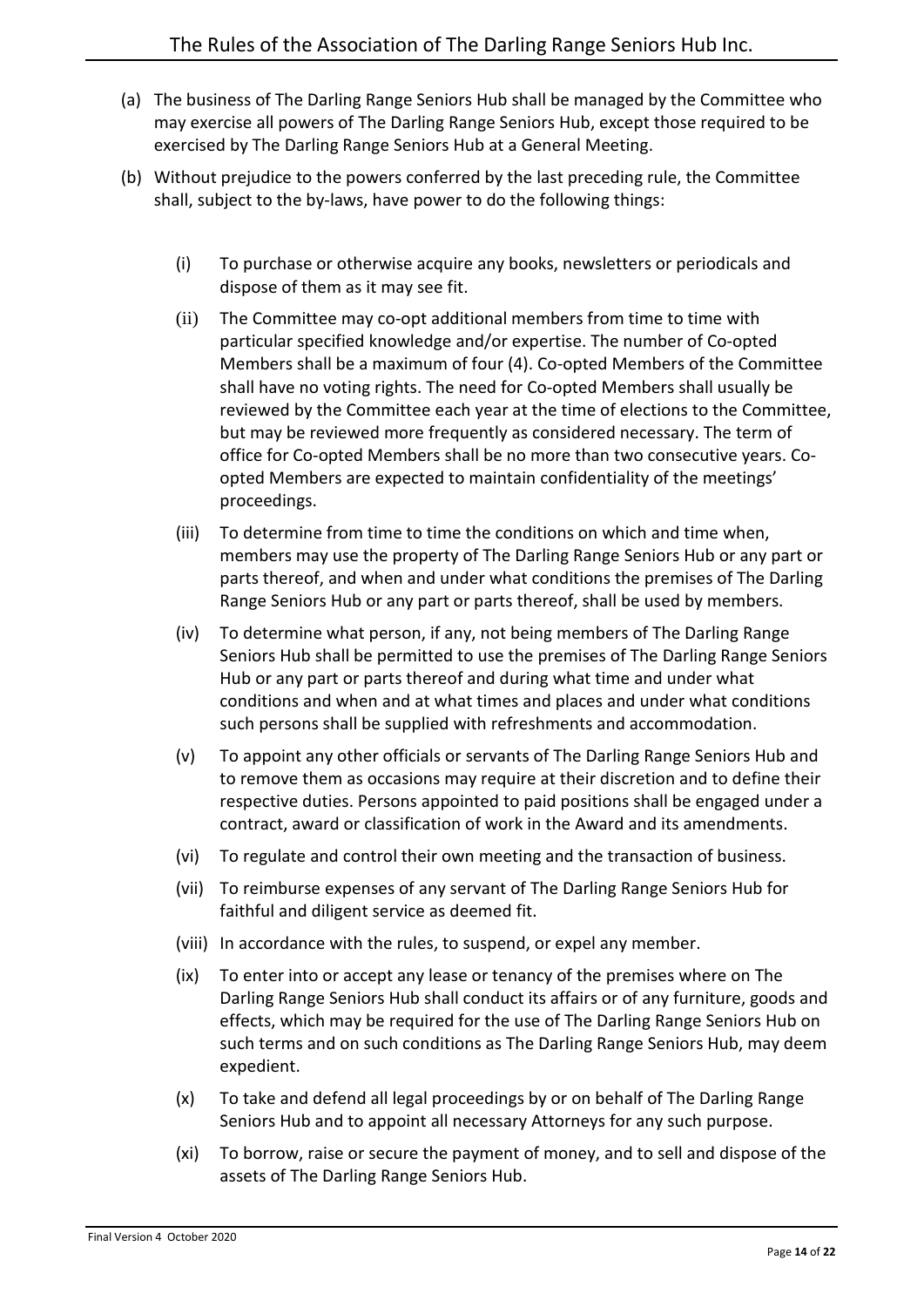- (xii) To make, alter and repeal by-laws not inconsistent with these rules regulating the use and management of The Darling Range Seniors Hub premises, the admission of members and the conduct of The Darling Range Seniors Hub and its affairs generally.
- (xiii) To do and perform any other act, matters and things in connection with or relative to the management of The Darling Range Seniors Hub as shall not by these rules require to be done by The Darling Range Seniors Hub in General Meetings.
- (xiv) To appoint such number of delegates to associations with which The Darling Range Seniors Hub may from time to time be affiliated as may be required by the rules thereof and such delegates shall hold office in accordance with the rules of such associations.
- (xv) Every member of the Committee shall be indemnified against any loss, expenses or liability incurred by reason of any act or deed performed by him/her in good faith on behalf of the Committee and the Committee may use the funds of The Darling Range Seniors Hub for any such purpose required, together with any reasonable expenses incidental to Committee activities.

#### <span id="page-14-0"></span>**18. Role and Responsibilities of Committee Members**

- (a) Obligations of the Committee
	- (i) The Committee must take all reasonable steps to ensure The Darling Range Seniors Hub complies with its obligations under the Act and these Rules.
- (b) Responsibilities of Committee Members
	- (i) A Committee member must exercise his or her powers and discharge his or her duties with a degree of care and diligence that a reasonable person would exercise in the circumstances.
	- (ii) A Committee member must exercise his or her powers and discharge his or her duties in good faith in the best interests of The Darling Range Seniors Hub and for a proper purpose.
	- (iii) A Committee member or former Committee member must not improperly use information obtained because he or she is a Committee member to:
		- 1. gain an advantage for himself or herself or another person; or
		- 2. cause detriment to The Darling Range Seniors Hub.
	- (iv) A Committee member or former Committee member must not improperly use his or her position to:
		- 1. gain an advantage for himself or herself or another person; or
		- 2. cause detriment to The Darling Range Seniors Hub.
- (c) A Committee member having any material personal interest, i.e.: financial or nonfinancial interests, in a matter being considered at a Committee meeting must:
	- (i) as soon as he or she becomes aware of that interest, disclose the nature and extent of his or her interest to the Committee;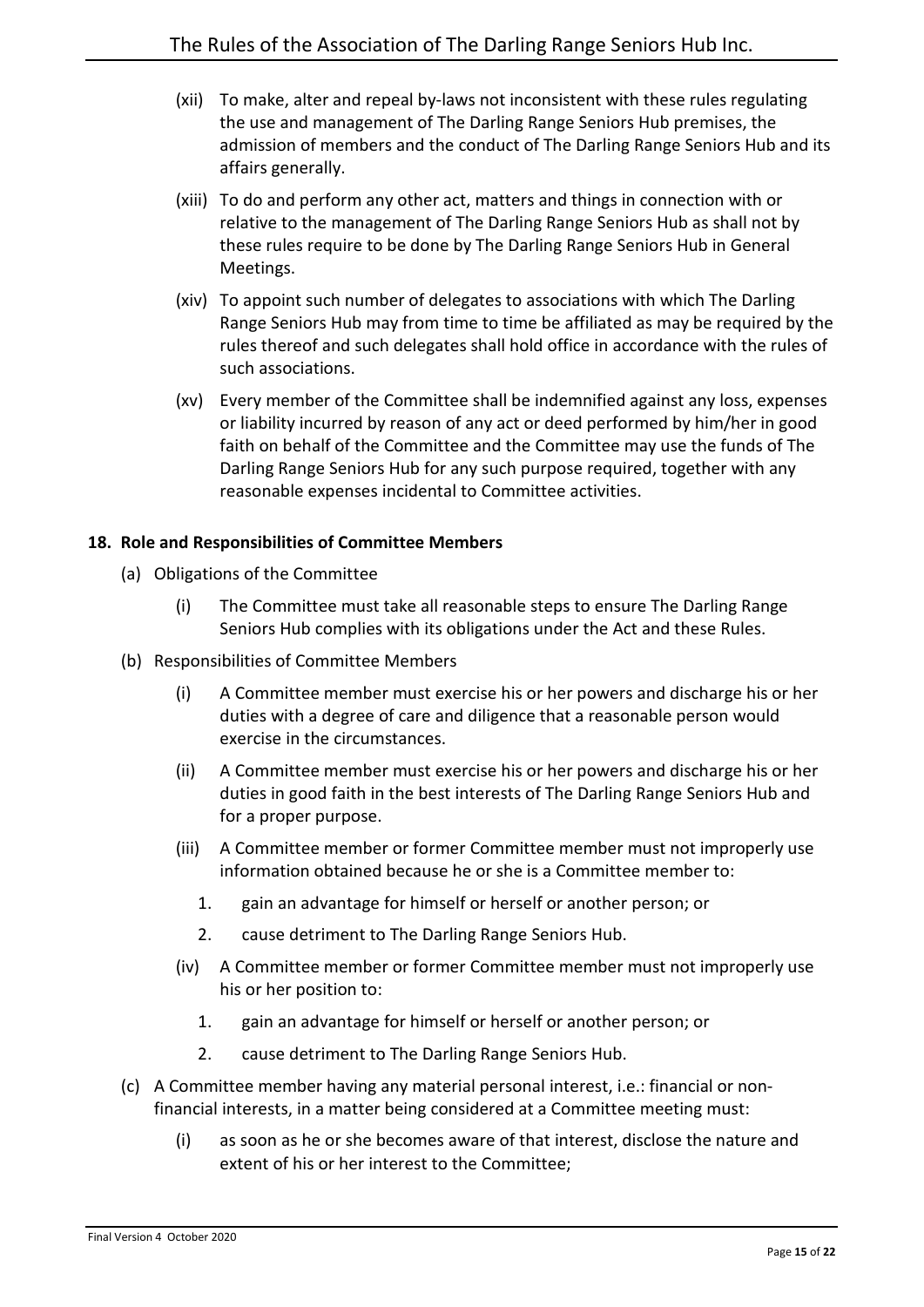- (ii) disclose the nature and extent of the interest at the next General Meeting of The Darling Range Seniors Hub; and
- (iii) not be present while the matter is being considered at the Committee meeting or vote on the matter.
- (d) Section 18 (c) does not apply in respect of a material personal interest that:
	- (i) exists only because the Committee member belongs to a class of persons for whose benefit The Darling Range Seniors Hub is established; or
	- (ii) the Committee member has in common with all, or a substantial proportion of, the members of The Darling Range Seniors Hub.
- (e) The Secretary must record every disclosure made by a Committee member under Section 18 (c) in the minutes of the Committee Meeting at which the disclosure is made.
- (f) No Committee member shall make any public statement or comment or cause to be published any words or article concerning the conduct of The Darling Range Seniors Hub unless the person is authorised by the Committee to do so and such authority is recorded in the minutes of the Committee meeting.
- <span id="page-15-1"></span>(g) No person shall be entitled to hold a position on the Committee if the person has been convicted of, or imprisoned in the previous five years for:
	- (i) an indictable offence in relation to the promotion, formation or management of a body corporate;
	- (ii) an offence involving fraud or dishonesty punishable by imprisonment for a period of not less than three months; or
	- (iii) an offence under Part 4 Division 3 or section 127 of the Act;

unless the person has obtained the consent of the Commissioner.

- <span id="page-15-2"></span>(h) No person shall be entitled to hold a position on the Committee if the person is, according to the Interpretation Act section 13D, a bankrupt or a person whose affairs are under insolvency laws unless the person has obtained the consent of the Commissioner.
- (i) As soon as is practicable after a person has ceased to be a member of the Committee of The Darling Range Seniors Hub, all relevant documents, records as defined in the by-laws and security items (including passwords and keys) must be delivered to a member of the Committee of The Darling Range Seniors Hub.

#### <span id="page-15-0"></span>**19. President**

- (a) The President:
	- (i) must consult with the Secretary regarding the business to be conducted at each Committee meeting and each General Meeting
	- (ii) may convene Special Meetings of the Committee under Section [15\(f\)](#page-11-1)
	- (iii) may act as chairperson for Committee meetings under Section [15\(k\)](#page-11-2)
	- (iv) may act as chairperson for General Meetings under Sections [10](#page-6-2) and [11;](#page-7-0) and
	- (v) must ensure that the minutes of a General Meeting or Committee meeting are reviewed and signed as correct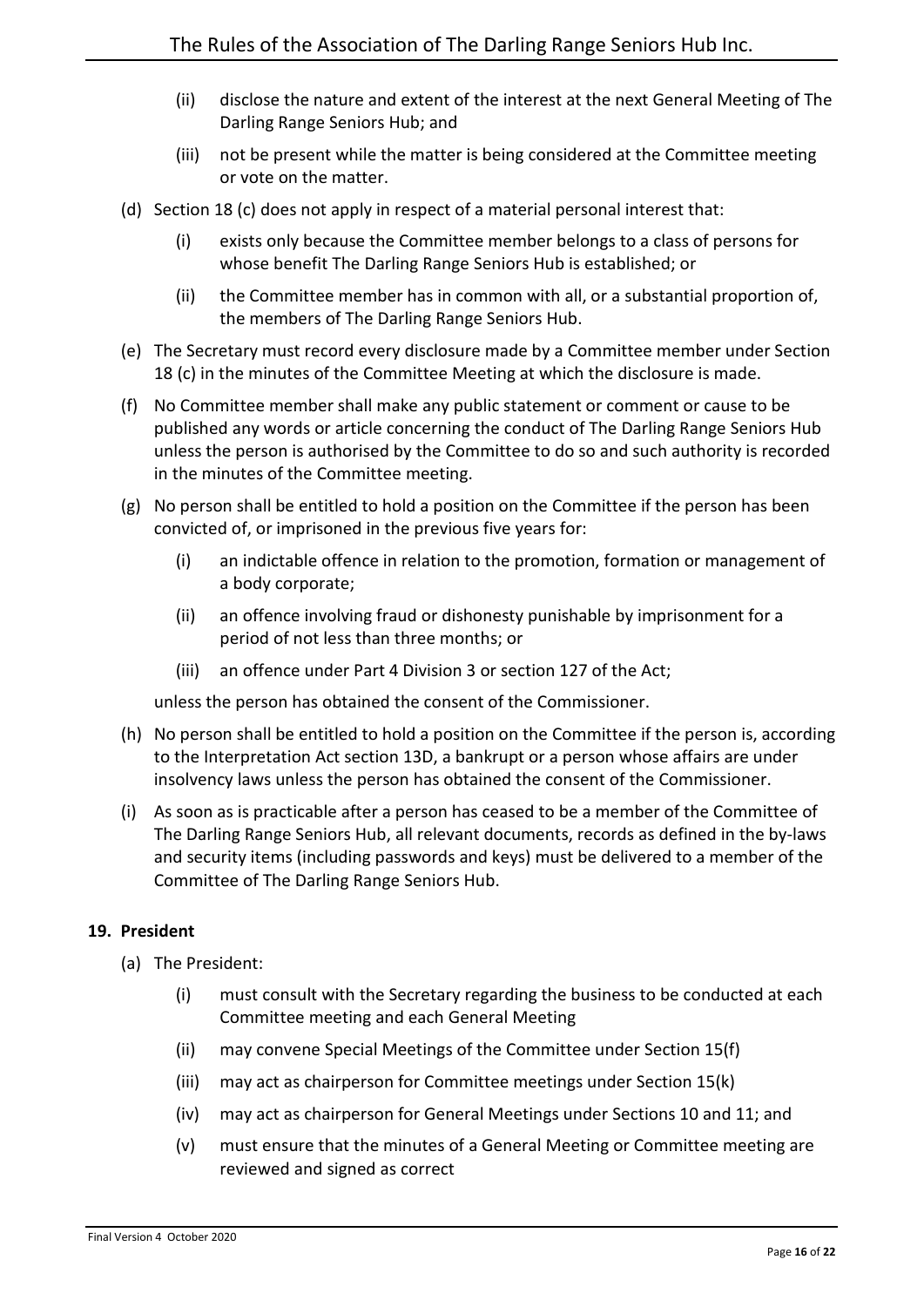#### <span id="page-16-0"></span>**20. Secretary**

- (a) The Secretary must:
	- (i) co-ordinate the correspondence of The Darling Range Seniors Hub;
	- (ii) consult with the President about all business to be conducted at meetings and convene General Meetings and Committee meetings, including preparing the notices of meetings and of the business to be conducted at each meeting;
	- (iii) keep and maintain in an up to date condition The Rules of The Darling Range Seniors Hub and any by-laws of The Darling Range Seniors Hub;
	- (iv) maintain the Register of Members including the email, street, postal address or information by means of which contact can be made of each member;
	- (v) update the register within 28 days of new members, members resigning, members suspended/expelled and in the latter case, include date in which member ceases and reasons for cessation of membership.
	- (vi) maintain the Record of Office Holders of The Darling Range Seniors Hub.
		- 1. Committee members may nominate a business address, post office box address or email address to be used in the record in place of their personal address;
	- (vii) ensure the safe custody of the Books, with the exception of the Accounting Records, of The Darling Range Seniors Hub;
	- (viii) keep full and correct minutes of Committee meetings for approval at the next Committee meeting, which will then be stored and distributed as per the bylaws;
	- (ix) keep full and correct minutes of General Meetings, which will be distributed to all members within *7* days of the General Meeting via email and will be tabled for adoption at the next General Meeting; and
	- (x) perform any other duties as are imposed by these Rules or The Darling Range Seniors Hub on the Secretary.

#### <span id="page-16-1"></span>**21. Treasurer**

- <span id="page-16-2"></span>(a) The Treasurer must:
	- (i) ensure all moneys payable to The Darling Range Seniors Hub are collected, and that receipts are issued for those moneys in the name of The Darling Range Seniors Hub;
	- (ii) ensure the payment of all moneys referred to in Section 21 (a[\)\(i\)](#page-16-2) into the account or accounts of The Darling Range Seniors Hub as the Committee may from time to time direct;
	- (iii) ensure timely payments from the funds of The Darling Range Seniors Hub with the authority of a General Meeting or of the Committee, with all cheques, drafts, bills of exchange, promissory notes and other negotiable instruments of The Darling Range Seniors Hub signed by either:
		- 1. 2 committee members; or
		- 2. one committee member and a person authorised by the committee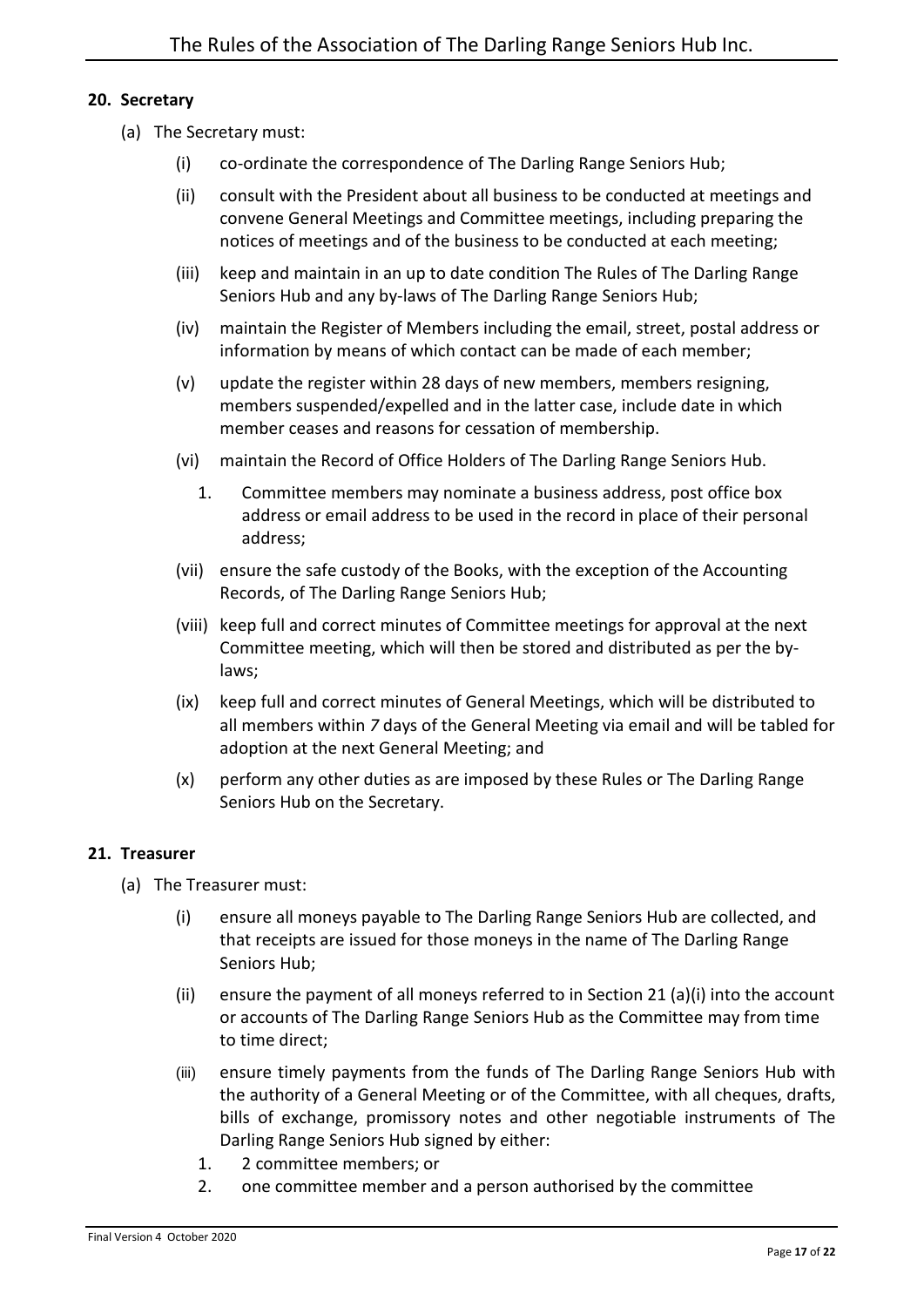- (iv) ensure that The Darling Range Seniors Hub complies with the account keeping requirements in Part 5 of the Act;
- (v) ensure the safe custody of the Financial Records of The Darling Range Seniors Hub and any other relevant records of The Darling Range Seniors Hub;
- (vi) Coordinate the preparation of the financial statements or financial report, as imposed on The Darling Range Seniors Hub under Part 5 of the Act, prior to their submission to the annual general meeting of The Darling Range Seniors Hub;
- (vii) assist the reviewer or auditor (if any) in performing their functions; and
- (viii) perform any other duties as are imposed by these Rules or The Darling Range Seniors Hub on the Treasurer.

#### <span id="page-17-0"></span>**22. Sub-Committees**

- (a) The Committee may delegate any of its delegable powers to Sub-Committees consisting of such Ordinary Members as it thinks fit.
- (b) Such Sub-Committee must report to and be responsible to the Committee.
- (c) No act of any Sub-Committee shall be binding on the Committee or Darling Range Seniors Hub until ratified by the Committee.
- (d) The President of the Committee is an ex-officio member.

#### <span id="page-17-1"></span>**23. Auditors**

- (a) If required under Part 5 of the Act, there shall be an Auditor, not a member of the Committee, who shall be appointed by resolution at the Annual General Meeting.
- (b) The Auditor shall be independent to The Darling Range Seniors Hub.
- (c) Such Auditor shall audit the accounts and have power at any time to call for all books, papers, accounts, etc. relating to the affairs of The Darling Range Seniors Hub.
- (d) The Auditor shall be entitled to receive such remuneration as the Committee may determine from time to time.
- (e) If any casual vacancy occurs in the office of any Auditor appointed by The Darling Range Seniors Hub, the Committee will fill the appointment until the next Annual General Meeting.

#### <span id="page-17-2"></span>**24. Alteration and Repeal of Rules**

- (a) No repeals of any existing rules and no new rules or alteration, amendments or suspensions of a rule shall be valid unless a special resolution is carried by a three-fourths majority of members present and with voting rights at a General or Special General Meeting and by otherwise complying with Part 3 Division 2 of the Act.
- (b) Notices of motions to repeal, alter or suspend any rule shall be given to the Secretary at least ten (10) days preceding the Annual or Special General Meeting at which the motion shall be presented. The Secretary shall exhibit the proposal on The Darling Range Seniors Hub website at least seven (7) days prior to such meeting.
- (c) Within one month after the making of any amendment or addition to the rules of The Darling Range Seniors Hub, passed by special resolution, the Committee shall lodge the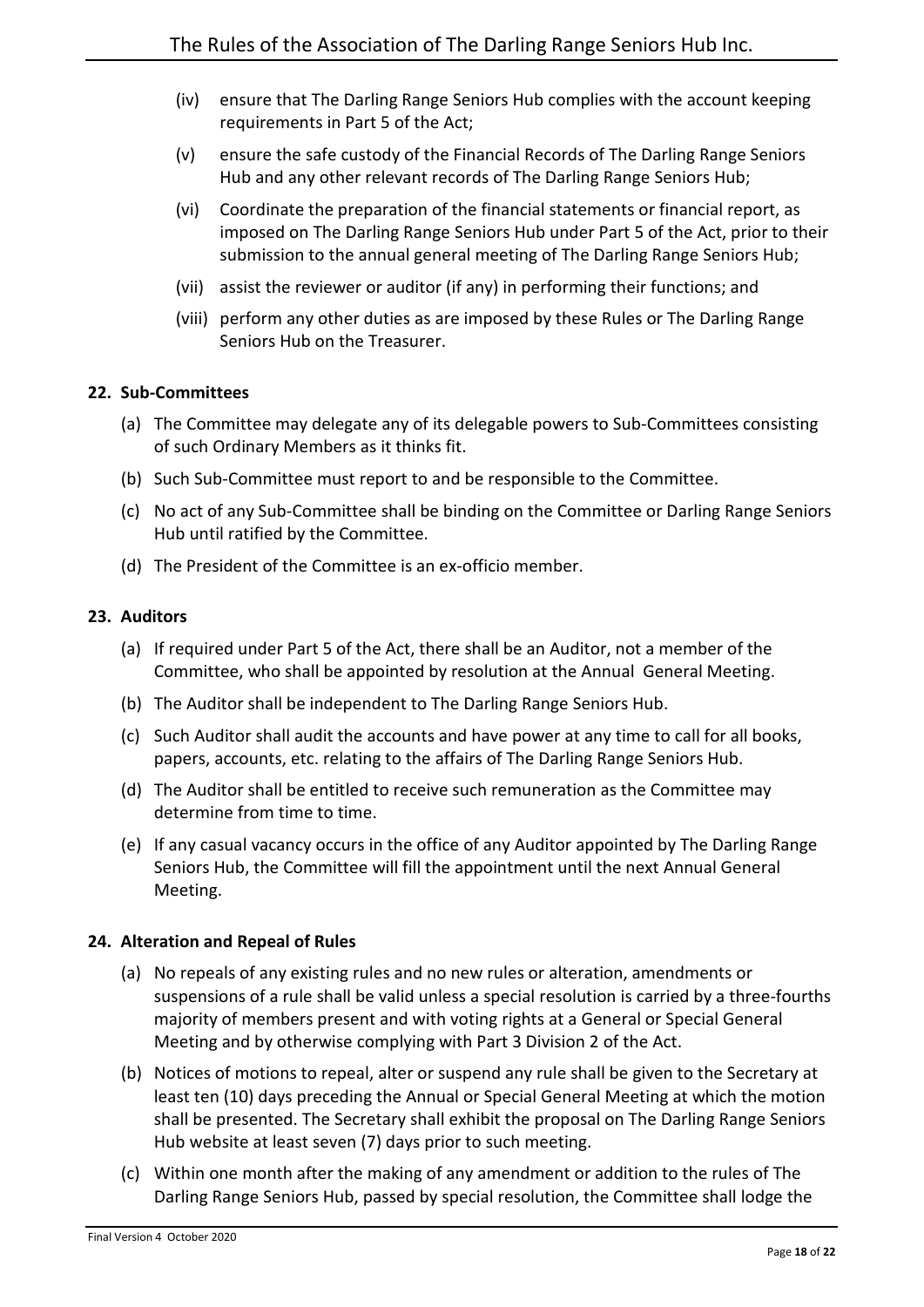required documents with the Commissioner. No effect will be given to the amendments without the approval of the Commissioner.

#### <span id="page-18-0"></span>**25. Suspension or Expulsion of Members**

- (a) The Committee shall have the power to reprimand, suspend or expel any member of The Darling Range Seniors Hub.
- (b) The President, Committee or authorised employees/volunteers in receiving a complaint of a member's behaviour which is considered a serious breach of acceptable member behaviour or where police involvement is required, may suspend a member for a period of time until disciplinary action under Section 2[5\(f\)](#page-18-1) can be taken.
- (c) The Committee is required to exempt any member of the Committee from hearing a charge in which he or she has an interest.
- (d) If a responding member or a representative of the responding member does not attend within 30 minutes of the time stated on the hearing notice, the hearing may start without that member or his or her representative and determination will be made at the hearing.
- (e) The Committee shall apply the power to reprimand, suspend or expel any member of The Darling Range Seniors Hub who:
	- (i) fails in the observance or commits any breach of any rule of The Darling Range Seniors Hub, or any by-law of The Darling Range Seniors Hub or of any order or direction of the Committee or of any General Meeting; and/or
	- (ii) in the sole judgement of the Committee have been guilty in or out of The Darling Range Seniors Hub's Premises of any act, conducted matter or thing calculated to bring discredit on The Darling Range Seniors Hub or its members, or to impair or affect the enjoyment of The Darling Range Seniors Hub by other members
- <span id="page-18-3"></span><span id="page-18-2"></span><span id="page-18-1"></span>(f) Any member charged with misconduct as above shall be furnished with a written copy of the charge and summoned before the Committee with no less than seven (7) days notice.
	- (i) The Committee shall after hearing the accuser and accused and taking such evidence as they may consider proper, if they find the charge proved, inflict a penalty of suspension from all or any of the privileges of membership.
	- (ii) If the Committee consider that on a charge of gross misconduct suspension as above is insufficient, they may call on the member to resign, and if he or she neglects to resign within ten (10) days they may declare him or her to be expelled.
	- (iii) If a member is suspended or expelled under Section 25(f[\)\(i\)](#page-18-2) or 25(f[\)\(ii\),](#page-18-3) the person may appeal the Committee's decision through a Special General Meeting by giving written notice to the Secretary within fourteen (14) days of receiving notice of the Committee's decision under Section 25(f[\)\(i\)](#page-18-2) or 25(f[\)\(ii\).](#page-18-3)
- (g) Members may bring a person to act in a support capacity only. The member must notify the Committee in advance by at least two (2) days, of the intention to bring a support person.
- (h) If a member's membership is suspended under Section 2[5\(f\)\(i\),](#page-18-2) the Secretary must record in the Register:
	- (i) the name of the member that has been suspended from membership;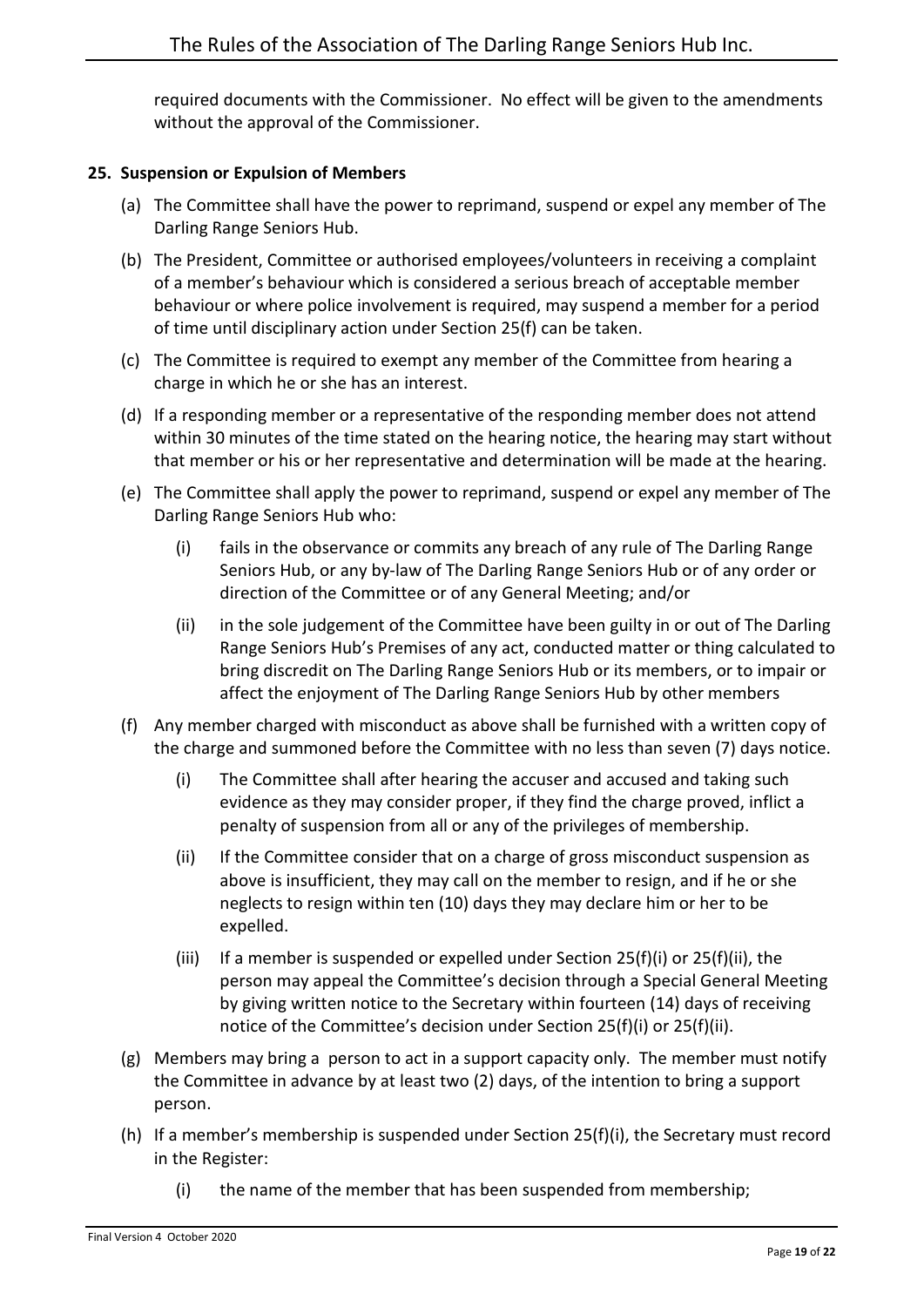- (ii) the date on which the suspension takes effect; and
- (iii) the length of the suspension as determined by the Committee under Section 2[5\(f\)\(i\)](#page-18-2)
- (i) During the period a member's membership is suspended, the member
	- (i) loses any rights (including voting rights) arising as a result of membership; and
	- (ii) is not entitled to a refund, rebate, relief or credit for membership fees paid, or payable, to The Darling Range Seniors Hub.
- (j) Upon the expiry of the period of a member's suspension, the Secretary must record in the Register of Members that the member is no longer suspended.
- (k) If the Committee's decision to suspend or expel a member is revoked under these Rules, any act performed by the Committee or members in a General Meeting during the period that the member was suspended or expelled from membership under Section 2[6\(f\),](#page-18-1) is deemed to be valid, notwithstanding the member's inability to exercise their rights or privileges of membership, including voting rights, during that period.

#### <span id="page-19-1"></span><span id="page-19-0"></span>**26. Resolving Disputes**

- <span id="page-19-4"></span><span id="page-19-2"></span>(a) Disputes Arising under the Rules
	- (i) Section 2[6\(a\)](#page-19-1) applies to:
		- 1. Disputes between members; and
		- 2. Disputes between The Darling Range Seniors Hub and one or more members that arise under the Rules or relate to theRules of The Darling Range Seniors Hub.
	- (ii) The parties to a dispute must attempt to resolve the dispute between themselves within fourteen (14) days of the dispute coming to the attention of each party.
	- (iii) If the parties are unable to resolve the dispute, any party to the dispute may initiate a procedure under this rule by giving written notice to the Secretary of the parties to, and details of, the dispute.
	- (iv) The Secretary must convene a Committee meeting within twenty-eight (28) days after the Secretary receives notice of the dispute under Section 26(a[\)\(iii\)](#page-19-2) for the Committee to determine the dispute.
	- (v) At the Committee meeting to determine the dispute, all parties to the dispute must be given a full and fair opportunity to state their respective cases orally, in writing or both.
	- (vi) The Secretary must inform the parties to the dispute of the Committee's decision and the reasons for the decision within seven (7) days after the Committee meeting referred to in Section 26(a[\)\(v\).](#page-19-3)
	- (vii) If any party to the dispute is dissatisfied with the decision of the Committee they may elect to initiate further dispute resolution procedures as set out in the Rules.

#### <span id="page-19-5"></span><span id="page-19-3"></span>**(b) Mediation**

(i) Section 26 (b) applies: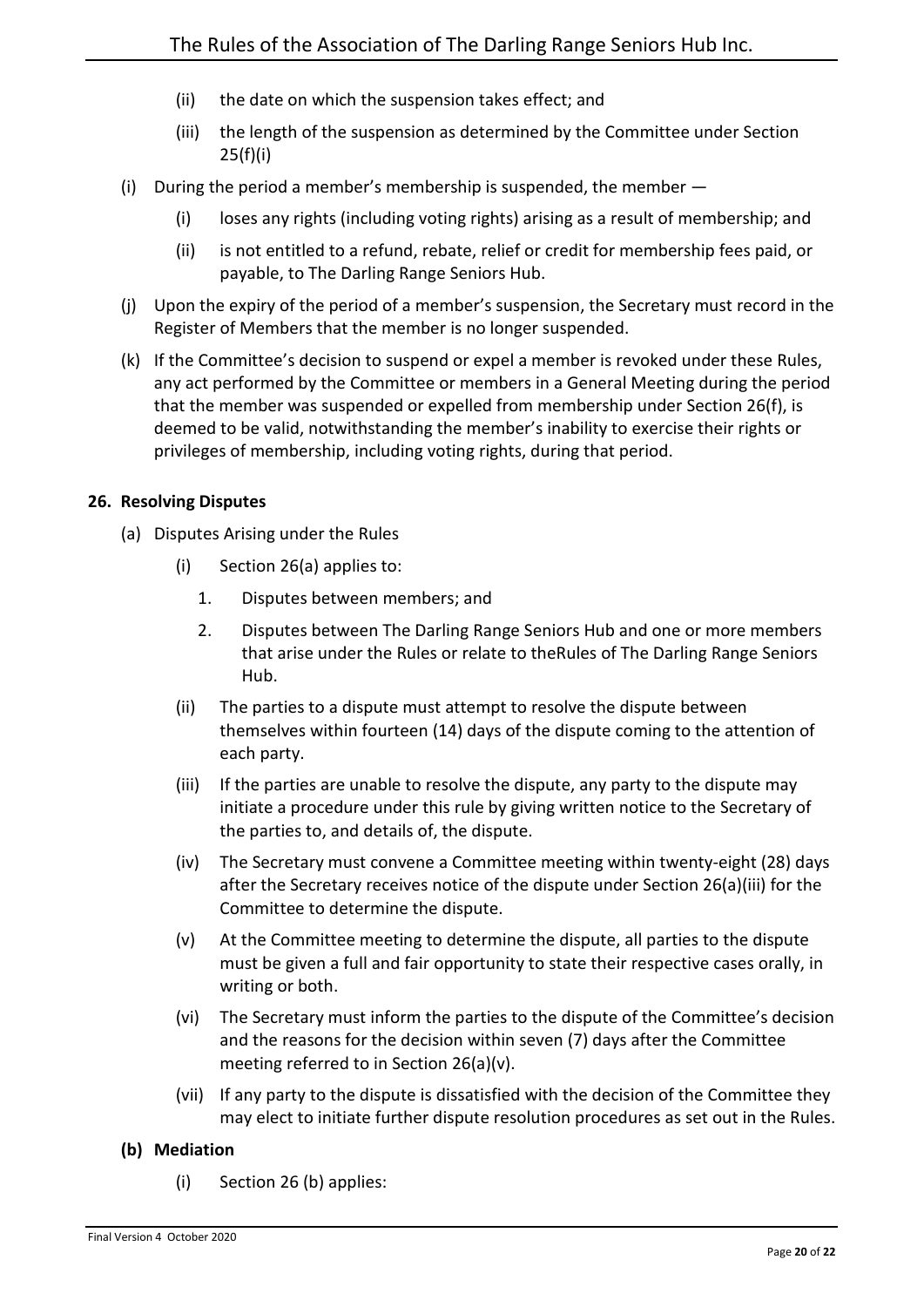- 1. where a person is dissatisfied with a decision made by the Committee under Section 2[6\(a\)](#page-19-1) or
- 2. where a dispute arises between a member or more than one member and The Darling Range Seniors Hub and any party to the dispute elects not to have the matter determined by the Committee.
- (ii) If the parties to a dispute are unable to resolve the dispute between themselves within the time required by Section 2[6\(a\)\(ii\),](#page-19-4) or a party to the dispute is dissatisfied with a decision made by the Committee under Section 2[6\(a\)\(vii\)](#page-19-5) a party to a dispute may:
	- 1. Provide written notice to the Secretary of the parties to, and the details of, the dispute;
	- 2. Agree to, or request the appointment of, a mediator.
- (iii) Party, or parties requesting the mediation must pay the costs of the mediation.
- (iv) The mediator must be:
	- 1. a person chosen by agreement between the parties; or
	- 2. in the absence of agreement:
		- a. if the dispute is between a member and another member a person appointed by the Committee; or
		- b. if the dispute is between a member or more than one member and The Darling Range Seniors Hub, the Committee or a Committee member then an independent person who is a mediator appointed to, or employed with, a not for profit organisation.
- (v) A member can be a mediator, but the mediator cannot be a member who is a party to the dispute.
- (vi) The parties to the dispute must, in good faith, attempt to settle the dispute by mediation.
- (vii) The parties are to exchange written statements of the issues that are in dispute between them and supply copies to the mediator at least five (5) days before the mediation session.
- (viii) The mediator, in conducting the mediation, must:
	- 1. give the parties to the mediation process every opportunity to be heard;
	- 2. allow all parties to consider any written statement submitted by any party; and
	- 3. ensure that natural justice is accorded to the parties to the dispute throughout the mediation process.
- (ix) The mediator must not determine the dispute and the mediation must be confidential. Information provided by the parties in the course of the mediation cannot be used in any other legal proceedings that may take place in relation to the dispute.

#### **(c) Inability to Resolve Disputes**